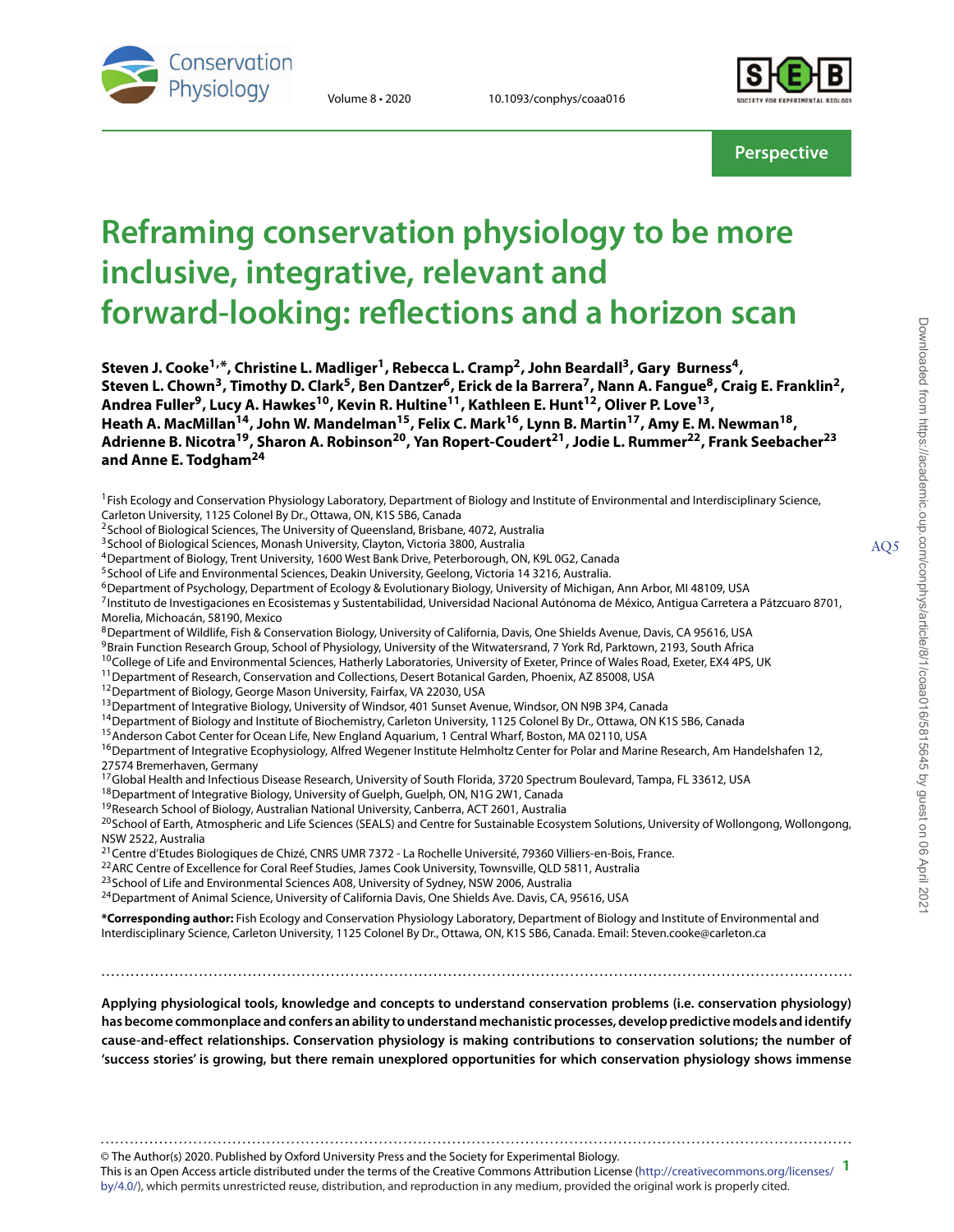# **promise and has the potential to contribute to major advances in protecting and restoring biodiversity. Here, we consider how conservation physiology has evolved with a focus on reframing the discipline to be more inclusive and integrative. Using a 'horizon scan', we further explore ways in which conservation physiology can be more relevant to pressing conservation issues of today (e.g. addressing the Sustainable Development Goals; delivering science to support the UN Decade on Ecosystem Restoration), as well as more forward-looking to inform emerging issues and policies for tomorrow. Our horizon scan provides evidence that, as the discipline of conservation physiology continues to mature, it provides a wealth of opportunities to promote integration, inclusivity and forward-thinking goals that contribute to achieving conservation gains. To advance environmentalmanagement and ecosystem restoration, we need to ensure that the underlying science (such as that generated by conservation physiology) is relevant with accompanying messaging that is straightforward and accessible to end users.**

..........................................................................................................................................................

**Key words:** conservation physiology, horizon scan, evidence, Sustainable Development Goals

**Editor:** Lindsay Haddon

Received 26 December 2019; Revised 27 January 2020; Editorial Decision 6 February 2020; Accepted 10 February 2020

**Cite as:** Cooke SJ, Madliger CL, Cramp RL, Beardall J, Burness GP, Chown SL, Clark TD, Dantzer B, de la Barrera E, Fangue NA, Franklin CE, Fuller A, Hawkes LA, Hultine11 KR, Hunt KE, Love OP, MacMillan HA, Mandelman JW, Mark FC, Martin LV, Newman AEM, Nicotra AB, Robinson SA, Ropert-Coudert Y, Rummer JL, Seebacher F, Todgham AE (2020) Reframing conservation physiology to be more inclusive, integrative, relevant and forwardlooking: reflections and a horizon scan. Conserv Physiol 8(1): coaa016; doi:10.1093/conphys/coaa016.

..........................................................................................................................................................

# **Introduction**

Although physiological tools, concepts and knowledge have been applied to various conservation issues, environmental problems and resource management challenges for many decades (think back to Rachel Carson and Silent Spring in 1962), it has only been in the last two decades or so that this has been codified as a formal area of research—or [even a discipline—'conservation physiology' \(Wikelski and](#page-18-0) Cooke, 2006; [Franklin & Seebacher 2012;](#page-14-0) Cooke et al., 2013). There has been a rapid maturation of the discipline with, in 2013, the initiation of a peer-reviewed journal titled 'Conservation Physiology' as well as the publication of a conceptual framework to help provide structure to research and its application to decision-making, practice and policy [\(Coristine](#page-13-0) et al., 2014). Several authors have mused about the challenges for delivering on the promise of conservation physiology (e.g. [Cooke and O'Connor, 2010\)](#page-13-1), yet there are also a growing number of success stories [\(Madliger](#page-15-0) et al., 2016) supported by an ever-expanding conservation physiology tool box (Madliger et al., 2018).

Conservation physiology is an applied discipline, and it is essential to re-assess frequently what is needed to ensure that the research community is generating the science required by knowledge users (e.g. resource managers, conservation practitioners) and decision makers (e.g. policymakers, politicians, funders). If the knowledge being generated is not relevant to end users and does not inform the major environmental and conservation problems of today, then it is failing. To that end, taking time to reflect on the discipline while at the same time considering opportunities for growth and refinement will be profitable. As a diverse group of researchers whose work spans taxa (from plants to mammals), realms (from the skies to the depths of the oceans), regions (from five continents but with a global research footprint), and subdisciplines/tools (from physiological genomics to bio-logging), we bring toge-

ther our collective perspectives to engage in both a reflective and forward-looking exercise. First, we consider how conservation physiology can be more inclusive and integrated to ensure that it has the potential to have the greatest impact on policy and practice. Second, we engage in a horizon scan to identify the ways in which conservation physiology can be used to address persistent or emerging challenges (and opportunities) that will ensure we remain attuned to the conservation challenges of today. Our intention is to continue to advance conservation physiology as a mission-oriented discipline with meaningful impact that will help to mitigate declines in biodiversity and enable sustainable management of natural resources, thereby contributing to the realization of the Sustainable Development Goals adopted by all United Nations Member States in 2015 as a universal call to action to protect the planet and support human well-being.

# **The evolution of conservation physiology to be a more integrative and inclusive discipline**

Conservation physiology is an inherently integrative discipline, involving the application of field- and/or laboratorybased individual assessment tools to conservation problems that can span populations, and geographic and temporal scales (Cooke et al[., 2013a\)](#page-13-2). Even over the past 14 years since the first formal description of the discipline was published [\(Wikelski and Cooke, 2006\)](#page-18-0), evidence has accumulated that the refinement of the definition of conservation physiology has led to expanding its reach (Cooke *et al.*, 2013a). (For the purpose of this paper, we consider 'integrative' to mean the ways in which conservation physiology brings together different tools, concepts and knowledge, often arising from different physiological sub-disciplines but also allied disciplines (like behavioural ecology, trophic ecology and veteriDownloaded from https://academic.oup.com/conphys/article/8/1/coaa016/5815645 by guest on 06 April 202 Downloaded from https://academic.oup.com/conphys/article/8/1/coaa016/5815645 by guest on 06 April 2021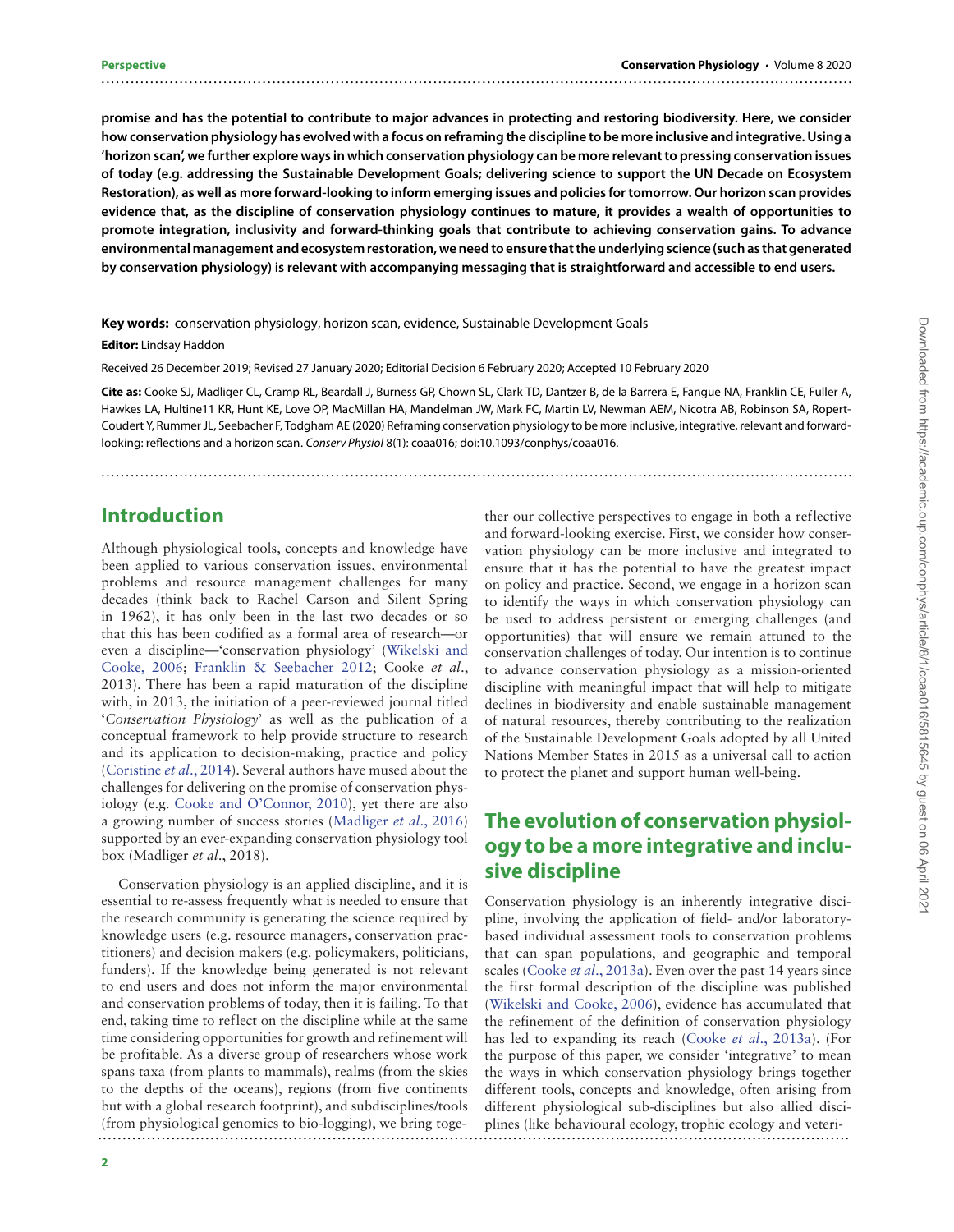nary medicine). It also includes the idea that conservation physiology is an applied discipline embedded in the broader mission-oriented discipline of conservation science. To thatend, 'integrative' also means fully considering the policy implications of findings.) Part of this growth originates from the acknowledgement that some of the 'simplest' physiological measurements, such as gross metrics of body condition or mass, can provide valuable information on wholeorganismal physiological function (see definition of 'conservation physiology' in Cooke et al[., 2013a\)](#page-13-2). Indeed, this broad definition of physiology can allow the discipline's toolbox to benefit species that are difficult to access or repeatedly sample. For example, teams of conservation physiologists rely on photographs of right whales (Eubalaena glacialis and E. australis[\) to assess health and condition \(Hamilton](#page-14-1) et al., 2007; Frasier et al[., 2009;](#page-14-2) North Atlantic Right Whale [Consortium, 2019\). These images reflect body condition and](#page-16-0) nutritional state (e.g. fuel stores), reproductive status and exposure to anthropogenic stressors [\(Rolland](#page-17-0) et al., 2016; Pettis et al[., 2017;](#page-16-1) [Christiansen](#page-12-0) et al., 2018), making them a highly accessible, non-invasive, physiological assessment tool. With the advent of increasingly less invasive tools (including many more 'traditional' metrics, such as hormone levels), there is also great potential for conservation physiology to encompass new species/taxa and conservation contexts, further expanding the discipline into new integrative territories.

Additionally, many conservation scientists are advocating proactive approaches that reverse disturbances early, well in advance of when a species would be listed as Threatened/ Endangered or experience a potentially irreversible decline (e.g. [Drechsler](#page-13-3) et al., 2011; [Benson, 2012;](#page-12-1) [Donlan, 2015\)](#page-13-4). This more proactive approach to conservation science creates opportunities for conservation physiology, as physiological changes often occur quickly and with great sensitivity, pro-viding early-warning signals (Ellis et al[., 2012;](#page-14-3) Cooke et al., [2013a\). A progressive form of conservation physiology also](#page-13-2) recognizes that integrating additional disciplines are necessary to solve almost any conservation problem. For example, physiology and behaviour are tightly linked, and ignoring the behavioural consequences of physiological changes risks missing key information on when, where and how to address disturbances (Cooke et al[., 2013b\)](#page-13-5). These types of fruitful integrations can be more easily identified if we view conservation physiology as a study of the mechanisms underlying species responses to changes in their environment (Franklin [and Seebacher, 2012\). By understanding how variation in](#page-14-0) physiological traits occurs over different spatial and temporal scales, individual physiological metrics can be used to predict landscape-level ecological outcomes (i.e. macrophysiology; [Chown and Gaston, 2016\)](#page-12-2). Efforts to link the physiological variation among individuals, populations, landscapes and macroecological processes across various spatial and temporal scales will help to make conservation physiology more relevant to practitioners (Cooke et al., 2014; Chown and Gas[ton, 2016\). Indeed, we are slowly gaining more evidence that](#page-12-2) the often-cited challenge of linking individuals to populations

(summarized in [Cooke and O'Connor 2010\)](#page-13-1) is surmountable [\(Bergman](#page-12-3) et al., 2019) and that conservation physiology does provide information that can be used to manage and restore populations and ecosystems [\(Madliger](#page-15-0) et al., 2016).

..........................................................................................................................................................

Beyond integration with other disciplines in the natural sciences, every conservation issue can be viewed as being set within a social context (Hirsch et al[., 2011\)](#page-14-4). Finding a solution involves more than just designing a management scenario based on ecological or physiological observations or experimentation; the successful application of a management technique will be influenced by local human perceptions, politics [and economics, among other social structures \(Fischer](#page-14-5) et al., 2009; Hirsch et al[., 2011;](#page-14-4) [Kaplan-Hallam and Bennett 2018\)](#page-15-1). This interface also highlights how the ongoing evolution of conservation physiology to become more integrative should be paired with efforts to enhance inclusivity. For the purpose of this paper, we consider inclusive to mean that the way we do conservation physiology work can be contextualized around the recognition that diverse perspectives and different ways of knowing collectively improve our ability to solve conservation problems. As the discipline matures, this also means being proactive in ensuring that our community of scholars is diverse in all forms and that we work to build capacity in regions where there is interest in or need for conservation physiology. In other words, we want to have a welcoming and broad community of research and practice. In many cases, researchers and practitioners may not be formally trained in either physiology or conservation science, increasing the need for collaborative and cross-disciplinary relationships. Diverse voices from policymakers and practitioners can lead to better-designed research that directly addresses on-theground concerns [\(Dilling and Lemos, 2011;](#page-13-6) Meadow et al., [2015\), incorporates local knowledge and experiences \(Fazey](#page-16-2) et al., 2006; [Cvitanovic](#page-13-7) et al., 2016) and develops solutions with known constraints for implementation in mind from inception [\(Cvitanovic](#page-13-8) et al., 2015; [Cvitanovic](#page-13-9) et al., 2019). Geographic inequality of conservation physiology research may also be hindering the field. For example, the majority of Conservation Physiology's publications are by authors from high- or upper-middle-income countries and/or concern work completed in those countries (Steven Cooke, pers obs), but much of the world's most biodiverse and imperilled regions are located in more marginalized countries.

# **Horizon scan—preamble**

..........................................................................................................................................................

Horizon scanning is now a well-established approach to identify emerging issues and opportunities. In the context of environmental issues, horizon scanning can help to direct research [activities \(and funding\) and accelerate progress \(Sutherland](#page-17-1) and Woodroof, 2009). There is no single formula that can be used to conduct a horizon scan, but there are some best practices. First and foremost, it is key to have a diverse team working at the frontiers of a discipline (or ideally across disciplines). This team should be well-read about the key challenges and basic knowledge around a conservation issue, and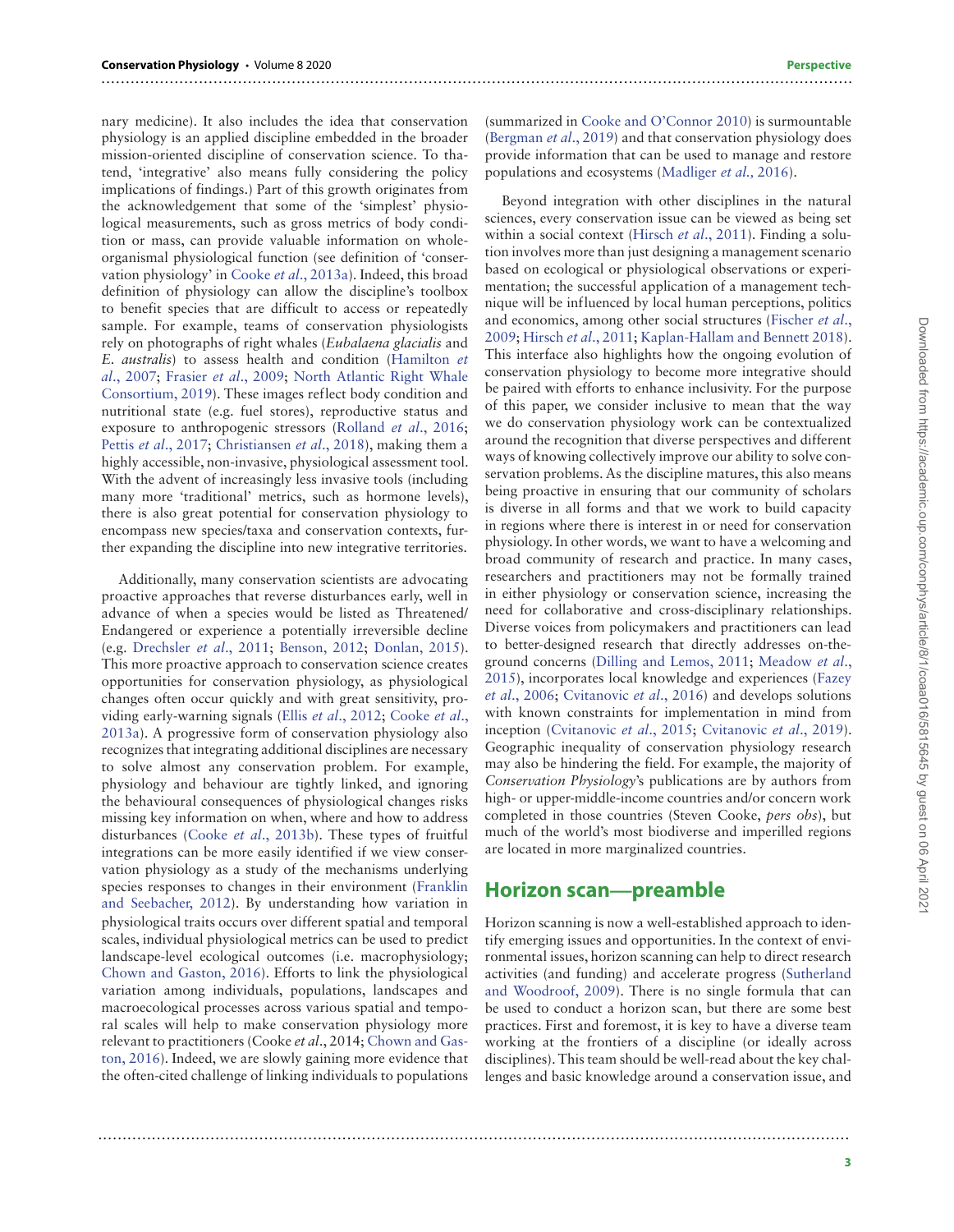for an applied environmental scan, they should also engage routinely with practitioners and decision-makers to understand their information needs. To that end, the current team of Editorial Board members for the journal Conservation Physiology (along with two early career scholars in this realm; i.e. Madliger and Cramp) were recruited to participate in this activity. We collaboratively generated a list of topics for the horizon scan and then small teams of two to four individuals crafted each section. All co-authors then had the opportunity to edit and refine those sections. Here, we present what we believe are emerging issues and opportunities for which conservation physiology has the potential to make a significant impact. We have tried to provide reasonably equal (but brief) coverage for all of the topics except for the last one—on the Sustainable Development Goals (SDGs). Given the global importance of the SDGs and the interesting ways that conservation physiology could contribute to addressing them, we intentionally explore that topic in greater depth using a table.

# **Informing the decade of ecosystem restoration:**

In March of 2019, the United Nations launched the 'Decade of Ecosystem Restoration 2021–2030' in recognition of the manifold negative effects that humans have had on the planet, but also a realization that there is an opportunity for restoration (but see Cooke et al[., 2019\)](#page-13-10). Restoration science and practice have evolved in recognition of the need to learn from successes and failures (through monitoring and adaptive management); yet, it remains imperfect, and in many cases, [restoration occurs without any formal monitoring \(Wortley](#page-18-1) et al., 2013). Physiology informs restoration in a number of ways (reviewed in [Cooke and Suski, 2008\)](#page-13-11). For example, physiology can be used to diagnose a problem (e.g. to reveal that an ecosystem or its constituent biotic parts are threatened) and identify specific threats that led to a degraded state, thus allowing such stressors to be addressed prior to embarking on restoration initiatives. In this way, it can also identify priority sites for restoration as has been done for coral reefs using molecular techniques [\(Ammar](#page-11-0) et al., 2000). Physiology can also be used to monitor outcomes and determine the success of an existing or newly implemented restoration program, often directing future actions. It is also possible to identify candidate species (or populations) that will do well in degraded sites and can thus be used for restoration purposes (e.g. often done in the context of wetland restoration with tolerant plant species; Pywell et al[., 2003\)](#page-17-2). What is particularly useful with physiology is that the traits that are measured are often ones that respond more quickly than traditional attempts to assess changes in population size and/or community structure (e.g. [Adams and Ham, 2011\)](#page-11-1). In doing so, physiology allows one to focus not only on the structural aspects of restoration but also on the functional aspects that are often difficult to assess [\(Herrick](#page-14-7) et al., 2006). Physiology therefore has the potential to deliver great advances during the Decade of Restoration by providing objective tools that directly inform restoration actions. More work is needed to demonstrate the value of physiology for restoration by

highlighting success stories and by working more closely with restoration practitioners to promote knowledge sharing.

# **Achieving urban renewal and ecological harmony:**

Urbanization is considered one of the most prominent threats to the natural world, with 55% of the world's population residing in urban areas today and projected increase to 68% by 2050 (United Nations, 2018). This human invasion into the natural landscape yields an entirely novel ecosystem for [local wildlife \(](#page-12-4)[Shochat](#page-17-3) et al., 2006; [Møller, 2009;](#page-16-3) Birnie– Gauvin et al., 2016; Alberti et al., 2017; Ouyang et al., 2018; Rivkin et al[., 2019\)](#page-17-4), and organisms inhabiting these environments are subject to a suite of novel stressors and selective pressures. There is dire need for us to rethink what is needed to achieve urban renewal that is harmonious with nature (e.g. spaces for biodiversity in the city at scales that maintain ecosystem function). In the city, wildlife are exposed to the hazardous by-products of anthropogenic activity, such [as pedestrian traffic, vehicular collisions, pollution \(Haynes](#page-14-8) et al[., 2019\) and artificial light and noise \(Ashley and Robin](#page-11-2)son, 1996; Robert et al[., 2015;](#page-17-5) [Gaston, 2018\)](#page-14-9). Additionally, through the exclusion of native predators and the introduction of exotic species and novel food resources, human activity has restructured ecological communities across the globe [\(Valcarcel and Fernandez-Juricic, 2009;](#page-18-2) Fischer et al., 2012; [Blancher, 2013\)](#page-12-5). Nonetheless, in part due to phenotypic adjustments, some species can exploit these evolutionarily novel conditions and thrive with population densities greatly exceeding those of their conspecifics in natural landscapes (Prange et al[., 2003;](#page-16-4) Kark et al., 2007; Parker and Nilon, 2012; [McDonnell and Hahs, 2015\). These adjustments may,](#page-16-5) in part, be underpinned by physiology [\(Bonier 2012;](#page-12-6) Killen et al[., 2013\). Conservation physiology represents a powerful](#page-15-2) integration of proximate tools and ultimate scaffolds that can be employed to first describe and then probe phenotypic divergence among environments before assessing the success of environmental mitigation in urban areas and fine-tuning ecological initiatives. Importantly, the holistic approach of conservation physiology allows for sophisticated study of novel regulatory processes in the complex web of urban wildlife communities from either top down (e.g. predation) or bottom up (e.g. food subsidies) perspectives to examine the persistence of both conserved physiological regulation and emergence of novel physiological phenotypes across scales, from molecular to community levels.

## **Rewilding for impact:**

..........................................................................................................................................................

Although its definition is debated [\(Pettorelli](#page-16-7) et al., 2018; [Hayward](#page-14-10) et al., 2019), rewilding includes diverse approaches [aimed at restoring wildness and ecological function \(Perino](#page-16-8) et al., 2019). There is widespread interest in the concept, given current threats to biodiversity. Yet, there are challenges associated with implementing rewilding projects, particularly within the framework of current legislation and land-use policies, and there is also a lack of empirical evidence to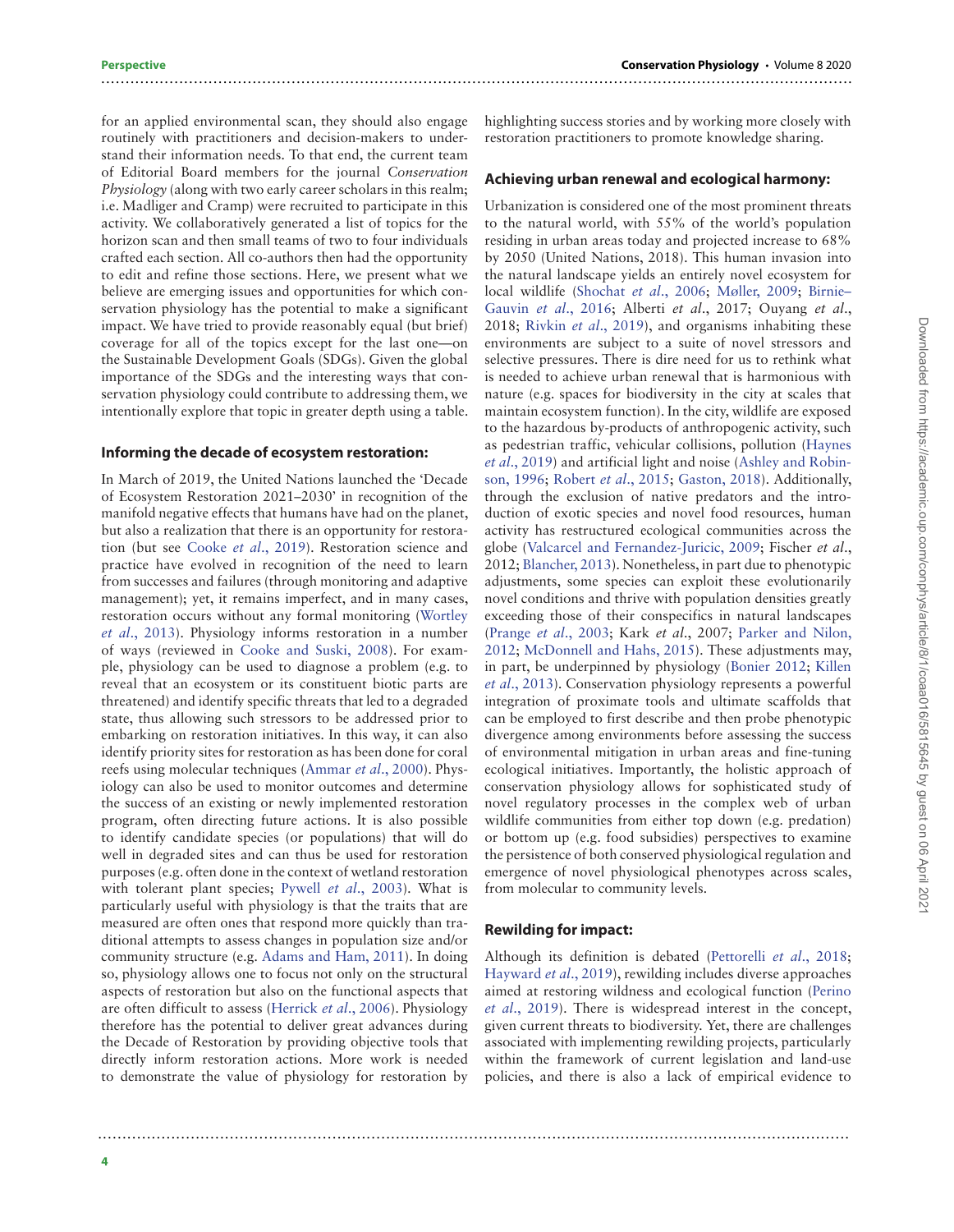examine the risks and benefits of rewilding (Pettorelli et al., [2018\). The development of sound rewilding plans requires an](#page-16-7) understanding of the causal mechanisms underlying previous loss of species from an ecosystem, as well as insights on the functioning of reintroduced species to modified environments [\(Cooke and Suski, 2008\)](#page-13-11). There is also a need to assess the acute stressors associated with the process of conservation translocations, including monitoring and improving the physiological welfare of organisms during and immediately after relocation [\(Tarszisz](#page-17-6) et al., 2014). Physiological tools provide a clear path forward to investigate these mechanisms; for example, the advent of animal-borne digital bio-logging devices has enabled physiologists to measure markers of stress and health in free-living animals in natural and modified habitats (Wilson et al[., 2014;](#page-18-3) Wilson et al[., 2015\)](#page-18-4). The rapid rate at which environments are changing makes classical management approaches unsuitable for planning and assessing rewilding interventions. The use of eco-indicating or umbrella species in remote ecosystems illustrates this issue well: population monitoring needs to be conducted over several decades to deliver trends of change [\(Post, 2004\)](#page-16-9) while signals of change from finer-scale behavioural markers may be blurred by individual plasticity. Physiological markers offer the dual advantage of often being honest signals and responding at different time scales, from extremely rapid changes in baseline glucocorticoid levels (e.g. [Ricklefs and Wikelski, 2002\)](#page-17-7) to integrative markers of the accumulated level of stress endured by an aging organism (e.g. telomere loss, Blackburn and Epel, [2012\). Recent advances in portable laboratory methodolo](#page-12-7)gies now provide a panel of physiological tools that can be explored to provide rapid insights on the success of rewilding projects which will presumably become more important with a growing number of ex situ breeding programs (see next section).

## **Captive breeding for success:**

With continued loss of biodiversity, there is increasing reliance on captive breeding programs to supplement wild populations. However, within captive environments there exists substantial variation in breeding success among individuals, populations and species, which is often attributed to captivityinduced stress [\(Mason, 2010\)](#page-16-10). Conservation physiology continues to play an important role in understanding the causes of a breeding failure by providing mechanistic understanding of [links between stress and reproduction \(Dickens and Bentley,](#page-13-12) 2014) and by providing the tools necessary for proactive monitoring (Madliger et al., 2018). For example, in addition to routine veterinary panels to assess health, variation among individuals in stress responsiveness could be assessed upon first capture, which could implicate individuals most likely to adjust successfully to captivity [\(Dickens](#page-13-13) et al., 2009; Angelier et al., [2016\). Endocrine studies to understand the reproduc](#page-11-3)tive physiology of rhinoceros species proved essential for identifying effective captive breeding programs [\(Roth, 2006\)](#page-17-8), while amphibian endocrine studies [\(Silla and Byrne, 2019\)](#page-17-9) and studies of the nutritional and digestive physiology and

..........................................................................................................................................................

environmental tolerances of early life stages of imperilled anurans facilitated husbandry success in captivity [\(Pryor, 2014\)](#page-17-10). Similar research in the plant realm has allowed for refinements in storage and eventual germination of seed germplasm (Fu et al[., 2015\)](#page-14-11). Moreover, the captive breeding of plants provides an opportunity for selecting individuals/provenances for assisted migration by linking physiological traits and environmental associations using evolutionary perspectives and genomic tools (e.g. Supple et al[., 2018\)](#page-17-11). When dealing with threatened species, there has been a general reluctance to incorporate some physiological techniques, particularly for vertebrates. These techniques are perceived as invasive and thus potentially counter to conservation aims. The continued development of non-invasive physiological methods (e.g. Madliger *et al.*, 2018) will hopefully assuage some of these concerns, allowing physiological indices of health and performance (particularly related to reproduction/germination and growth) to assume a more predictive role in captive breeding programs for plants and wildlife.

## **Siting and monitoring protected areas:**

..........................................................................................................................................................

Protected areas, whether on land [\(Hansen and DeFries 2007\)](#page-14-12) or sea [\(Agardy, 1994\)](#page-11-4), are increasingly being recognized as effective conservation options. In fact, there are now efforts to expand protected areas such that they cover up to 20% of the globe [\(https://www.iucn.org/theme/protected-areas/about/](https://www.iucn.org/theme/protected-areas/about/iucn-global-protected-areas-programme;) [iucn-global-protected-areas-programme;](https://www.iucn.org/theme/protected-areas/about/iucn-global-protected-areas-programme;) [https://www.cbd.int/aichi](https://www.cbd.int/aichi-targets/target/11;)[targets/target/11;](https://www.cbd.int/aichi-targets/target/11;) [Watson](#page-18-5) et al., 2014). Yet, challenges remain with both determining which areas should be protected (i.e. siting) as well as evaluating the effectiveness of protected [areas in achieving various conservation outcomes \(Thiel](#page-17-12) et al., 2008, [2010\)](#page-17-13). Physiological tools can be used to identify the extent to which organisms in a given region at a given time are subject to stressors, which can be used to distinguish more 'pristine' from degraded sites. For example, physiological and fitness-related metrics (e.g. growth, survival stress indicators) were used to evaluate the effectiveness of restored floodplain habitat set aside for rearing pre-out migrating salmon smolts in California's central valley to bolster imperilled salmon populations (Jeffres et al[., 2008\)](#page-15-3). Physiological parameters (e.g. thermal sensitivity) also often mediate species survival in altered landscapes [\(Nowakowski](#page-16-11) et al., 2018) and can be integrated into predictive climate change models to assist in the prioritization of suitable restoration habitat for critically endangered species (Brown et al[., 2016\)](#page-12-8). Once a protected area has been established, physiological tools can be used to assess ecosystem function and the health and condition of resident organisms. For instance, measurements of nitrogen content and *δ*15N in plant tissue [\(Díaz-Álvarez](#page-13-14) et al., 2018), which can be further related to hyperspectral remote sensing signatures [\(Garbulsky](#page-14-13) et al., 2011), can help estimate the level and origin of atmospheric pollution, a major leading cause of global biodiversity loss following changes in land use and climate [\(Rockström](#page-17-14) et al., 2009). Future physiological research for monitoring natural protected areas could focus on developing tools for early warning and intervention when multiple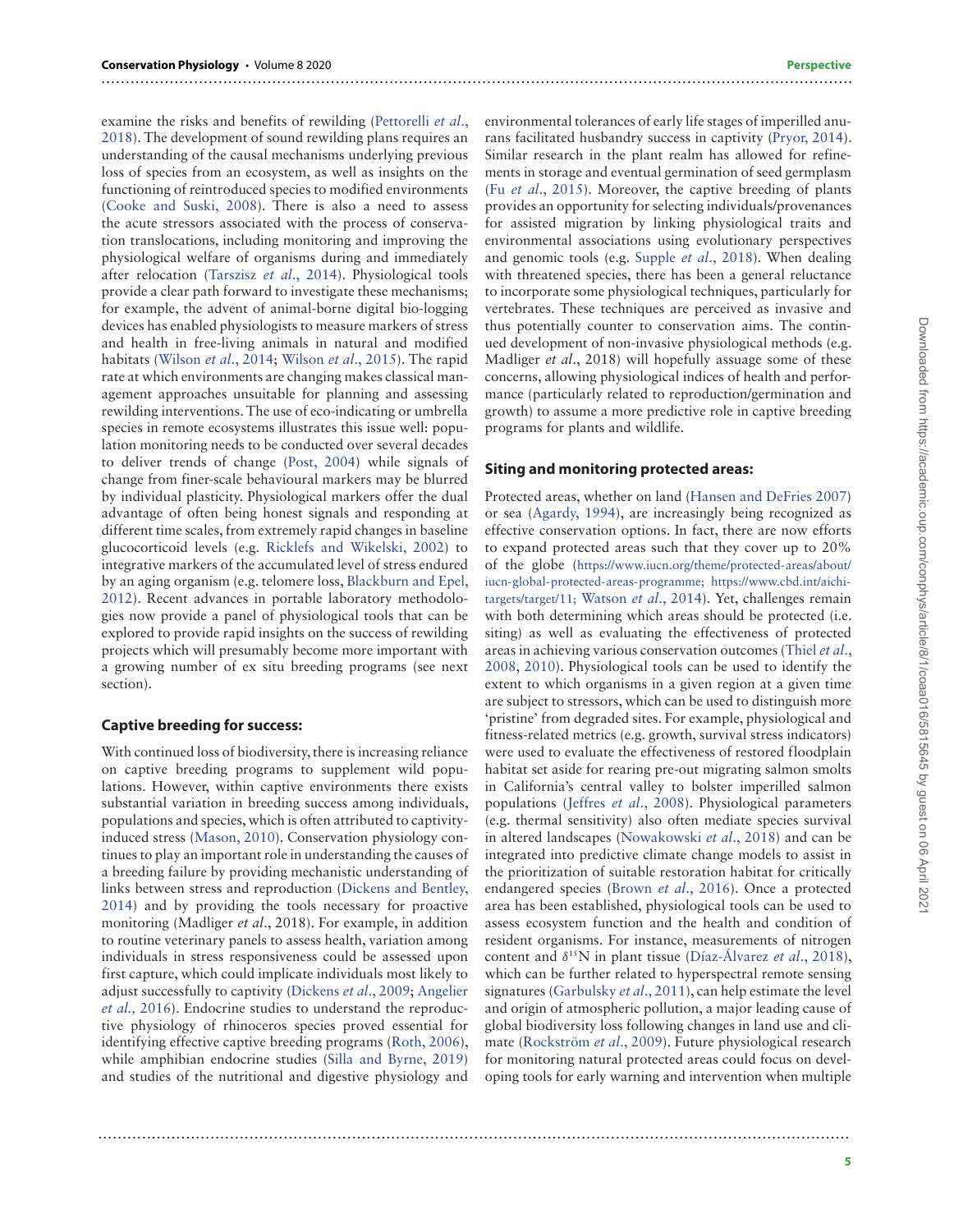environmental stressors lead to forest die off (McDowell et al., [2008\) or for controlling invasive species proliferation \(Vilá](#page-16-12) et al., 2011). If such efforts involve local communities and consider other ways of knowing (e.g. Indigenous knowledge holders), they could improve the ecological success and gain political favour by decision-makers, an increasingly necessary condition for the successful persistence of natural protected areas [\(Watson](#page-18-5) et al., 2014).

## **Mitigating big infrastructure projects:**

Governments are increasingly realizing that prioritizing ecosystem functioning can balance human satisfaction, wildlife health and economic return [\(Semeniuk](#page-17-15) et al., 2009a). However, in the modern era of increasingly short turnaround times, rapid administrative turnover and highly scrutinized budgets, the effective management of big infrastructure projects (e.g. dams, mines, nuclear power plants, highways) requires rapid and reliable predictors of ecosystem state. Because physiology sits at the heart of organismal function, it is increasingly valued for its ability to link environmental variation with organismal performance and fitness (i.e. reproduction and survival; [Madliger](#page-15-0) et al., 2016). As such, conservation physiology can help developers, governments and environmental assessors maximize efficiency by providing valuable tools that integrate the planning and implementation of infrastructure projects with an assessment of the ecosystem impact of the work [\(Madliger](#page-15-4) et al., 2017, 2018). Physiological tools have already been used to assess [human-induced impacts on organisms \(e.g.](#page-17-16) Semeniuk et al., 2007, [2009b;](#page-17-17) Crino et al[., 2013;](#page-13-15) Kleist et al[., 2018\)](#page-15-5), highlighting that future projects can benefit from this type of integrative planning. In an ideal scenario, physiological tools are brought in at the planning stages to set baseline standards for 'normalcy' before work even begins. Alternatively, given that the impacts of exploratory works are also substantial and often unregulated, periodic measurements of physiological performance at these preliminary stages can help dimension [the actual mitigation actions that will be required \(Ellis](#page-14-3) et al., 2012). Using previous research on how and why environmental change impacts these traits, acceptable standards of change can then be agreed upon before projects begin [\(Blickley](#page-12-9) et al., 2012; [Patricelli](#page-16-13) et al., 2013). When physiological traits with known relationships to performance and fitness are used (e.g. glucocorticoids, Bonier et al[., 2009;](#page-12-10) [Sorenson](#page-17-18) et al., 2017; photosynthetic efficiency (Fv/Fm) French et al[., 2017\)](#page-15-6), monitoring physiological changes or responses at multiple points in the project implementation process allows partners to determine whether thresholds of acceptable function (e.g. high intensity swimming at a dam site that contribute to migration failure later on in the form of a carryover effect; Burnett et al[., 2014\)](#page-12-11) have been surpassed at which point projects can be halted or altered. By quantifying changes in physiological function from before to after a project is undertaken, partners can assess the degree of success of their project mitigation procedures. Because not all individuals respond to stressors in the same way [\(Cockrem,](#page-12-12)

[2013;](#page-12-12) [Madliger and Love, 2014\)](#page-15-7), this information can also be used to scale individual responses up to predict impacts on the local affected population. Ultimately, the team should be able to use this integrated set of information to better design future projects that further reduce (or even eliminate) impacts on populations, specific species of concern and whole ecosystems.

# **Tackling emerging pollutants:**

..........................................................................................................................................................

..........................................................................................................................................................

Investigating the physiological effects of pollutants and toxicants (e.g. heavy metals, petrochemicals, xenohormones) across taxa has provided researchers a foundation on which to investigate emerging stressors (e.g. microplastics, anthropogenic noise and artificial light) as well as led to developments in nature-based technology to clean up habitats (i.e. bioremediation; [Choudhary](#page-12-13) et al., 2017) and even naturebased substitutes to reduce such stressors (e.g. bioplastics; [Huang and Daboussi, 2017\)](#page-15-8). The most prominent and likely to be long-lasting emerging stressor—microplastics (plastics *<*5 mm, including nanoplastics *<*0.1 μm)—has been cited as one of the most relevant topics for global conservation in the 21st century (Barnes et al[., 2009\)](#page-11-5). Research on this topic is in its infancy, and the extent to which there are physiological consequences of microplastics remains unclear. Anthropogenic noise represents yet another 'emerging stressor' but has actually been studied in the context of marine life since the 1970s, with an early focus on echolocating marine mammals [\(Payne and Webb, 1971\)](#page-16-14), and the body of [work has grown substantially in recent years \(e.g.](#page-16-15) Popper and Hastings, 2009; Morley et al[., 2014;](#page-16-16) [Williams](#page-18-6) et al. 2015). There are many anthropogenic sources of terrestrial (e.g. urban, transportation, industrial activity, military aircraft) and underwater (e.g. sonar, pile-driving, seismic testing and renewable energy devices, with motorized vessels being the most pervasive) noise [\(Popper and Hastings, 2009\)](#page-16-15). Artificial light at night (ALAN) or 'light pollution' is experienced by *>*80% of the world's human population (Falchi et al., 2016), so it is not surprising that ALAN has been linked to negative impacts on a wide array of aquatic and terrestrial biota. Most attention has focused on birds and mammals with recent attention toward fishes and other aquatic life, with metabolic, oxidative and immune stress, reproductive failure and altered growth rates being the most pervasive physiological responses (e.g. [Bedrosian](#page-12-14) et al., 2011; Gaston et al[., 2015;](#page-14-14) O'Connor et al[., 2019\). For the aforementioned emerging stressors and](#page-16-17) others not discussed, mitigation strategies must be part of the conversation and included in the experimental design of conservation physiology studies. It is no longer enough to report that anthropogenic noise and artificial light negatively impact aquatic and terrestrial organisms. Research needs to be directed toward testing whether/how these stressors can be abated effectively with no ill-effects on wildlife. Furthermore, with GIS, satellite and other technologies, calculations can be made (e.g. annual input of plastics into the oceans from the top polluting river, the Yangtze in China, is 333 000 tonnes; [Lebreton](#page-15-9) et al., 2017), maps can be created (e.g. The New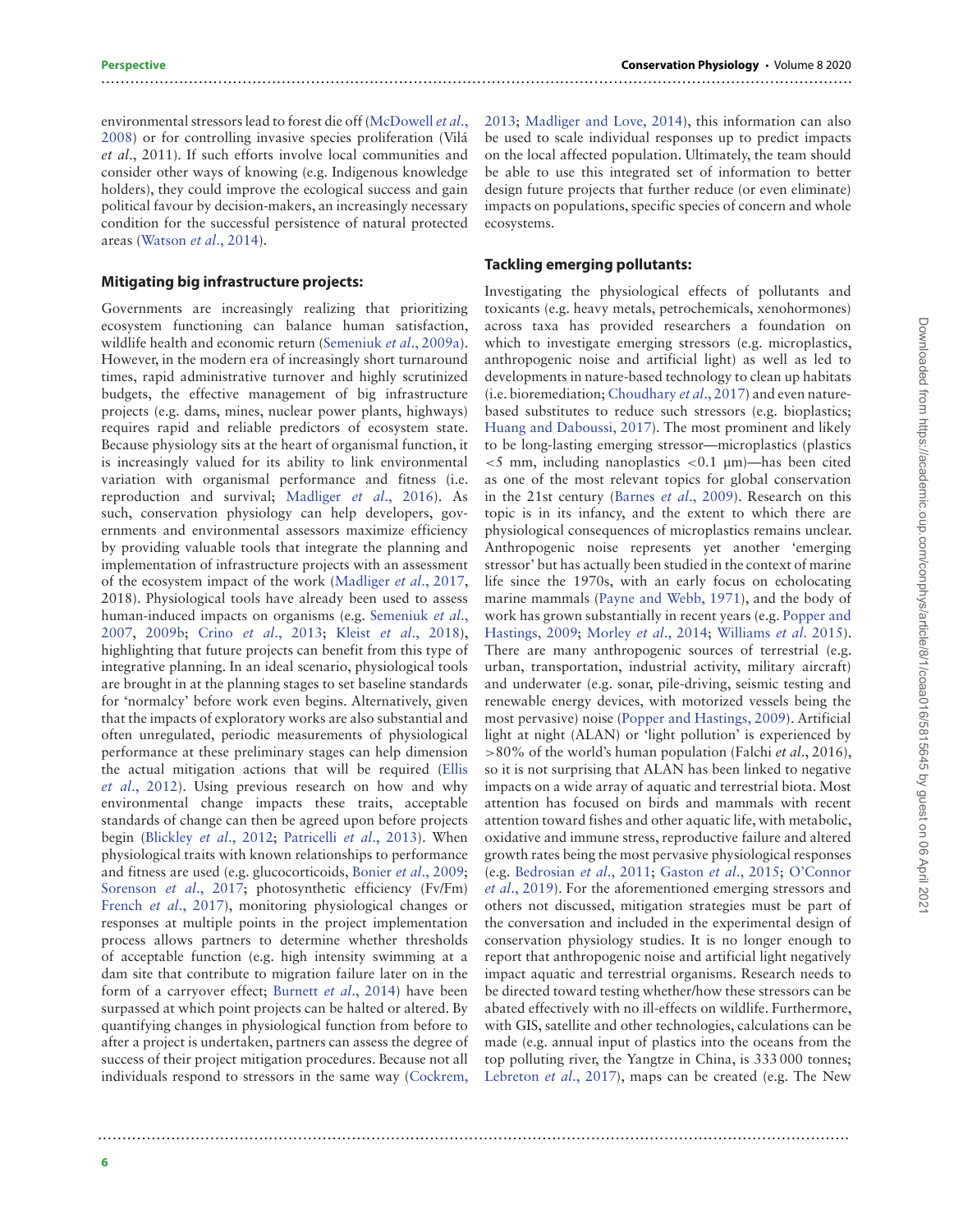World Atlas of Artificial Night Sky Brightness; Falchi et al., 2016), and models can be built (e.g. continental-scale sound models to predict the effects of anthropogenic noise in protected habitats; Buxton et al[., 2017\)](#page-12-15) to understand how spatial and temporal patterns of these emerging stressors might threaten wildlife at multiple scales.

# **Predicting climate chaos consequences:**

The global climate is changing rapidly as a result of human activity. Increasing temperatures are the best-described phenomenon of climate change, but by far not the only one [\(van de Pol](#page-18-7) et al., 2017). In addition to causing increasing temperatures, dissolved CO2 contributes to decreasing pH. Acidification and warming together have a negative, interactive impact on biomaterials such as byssal threads of mussels and calcification rates of invertebrate skeletons and shells [\(Carrington](#page-12-16) et al., 2015). These effects are compounded by increasing storm and wave action and, together, warming, acidification and storms have caused the [decline of massive areas of coral reef, for example \(Hughes](#page-15-10) et al., 2017). Beyond coral reefs, climate change-induced altered wind and ocean circulation patterns interfere with animal migrations (Fenkes et al[., 2016;](#page-14-15) Nourani et al., [2017\). Warming is also not a uniform process, and the](#page-16-18) average increase in temperature across the globe is associated with varied impacts—increasing and decreasing precipitation regimes and increased frequency of extreme thermal and precipitation events. Such interacting environmental drivers cause unpredictable climate scenarios ('chaos') that impact biogeography and biodiversity as a result of altered movement patterns, extirpations of species from areas that have become climatically unsuitable, and changes in community dynamics due to differential sensitivity and responses of species to change (Pecl et al[., 2017\)](#page-16-19). The potential to reach tipping [points in community composition and function \(Harris](#page-14-16) et al., 2018) will in part be determined by physiological tolerances of the components of those communities. For example, on the Antarctic continent, retreating snow banks, lower summer temperatures, increased winds and increased evapotranspiration are making water less biologically available during the growing season leading to declining health of the dominant moss plants [\(Robinson](#page-17-19) et al., 2018). The additive stress of these extreme events superimposed on the longer-term drying trend has resulted in species turnover with the Antarctic endemic, Schistidium antarctici, [being outcompeted by two cosmopolitan species \(Pecl](#page-16-19) et al., 2017; [Robinson](#page-17-19) et al., 2018). Early warning of this change comes from physiological tools (stable isotope and stress pigment changes) which are increasingly being linked to remote sensing technologies [\(Malenovsky](#page-15-11) et al., 2017). Conservation physiology is therefore an essential tool to predict the effects of changing and interacting environmental drivers on performance, and therefore persistence and distribution of organisms [\(Wikelski and Cooke, 2006\)](#page-18-0). Its strength lies in the mechanistic approach it takes to understand climate impacts, which moves well beyond the

correlational descriptions of changing patterns to include mechanistic laboratory and field studies. Predictions that incorporate experimental evaluation of realistic complexity and stochasticity of multiple interacting stressors in complex systems are difficult, but essential [\(Helmuth](#page-14-17) et al., 2014).

# **Moving beyond monitoring toward control of emerging pathogens and disease:**

Infectious diseases rank as major challenges for wildlife management, with new diseases emerging at an alarming rate [\(Daszak](#page-13-16) et al., 2001, Jones et al[., 2008\)](#page-15-12). Current responses [are biased toward surveillance of 'target' pathogens \(Hill–](#page-14-18) [Cawthorne and Sorrell, 2016\) or exposure thereof \(Plowright](#page-16-20) et al., 2019) and tend to be slow (Hill-Cawthorne and Sorrell, [2016\). By contrast, new frameworks derived from conserva](#page-14-18)[tion physiology can identify impactful species \(Han](#page-14-19) et al., 2015, Downs et al[., 2019\)](#page-13-17), populations [\(Gervasi](#page-14-20) et al., 2015), individuals (Martin et al[., 2019\)](#page-15-13) or even sites (Paull et al., [2011\). Indeed, these perspectives might enable us to predict,](#page-16-21) instead of respond to, risk of disease spread or spillover (Becker et al[., 2019b\)](#page-12-17). Central to most of this research is the concept of host competence, the propensity of a host to generate new infections [\(Martin](#page-16-22) et al., 2016). Particular traits have been implicated as the drivers of variation in within and between host competence [\(Adelman and Hawley 2017\)](#page-11-6); par[asite tolerance in particular seems important \(Binning](#page-12-18) et al., 2017; Burgan et al[., 2018\)](#page-12-19), but it is notoriously hard to measure in wildlife [\(Burgan](#page-12-20) et al., 2019). Fortunately, some physiological proxies of tolerance, such as glucocorticoid concentrations (Gervasi et al., 2017) and immune gene expression [from circulating blood cells \(](#page-15-14)[Adelman](#page-11-7) et al., 2013; Jackson et al., 2014; Burgan et al[., 2019\)](#page-12-20), have been identified. However, whereas simple blood- or faeces-borne indices are widely touted as useful proxies [\(Besson and Cree, 2011;](#page-12-21) Tarszisz et al[., 2014\), there are many shortfalls or outright failures](#page-17-6) [\(Sorenson](#page-17-18) et al., 2017; Martin et al[., 2018\)](#page-15-15). Although we have long thought that chronic stress predisposes wildlife to infection (Hing et al[., 2016\)](#page-14-21), we need to move beyond surveys of faecal glucocorticoid metabolites, parasite burden and other indirect measures of health to more direct efforts such as gene expression from important tissues. Another major challenge is shifting the research bias from vertebrates, particularly mammals and birds (Altizer et al[., 2018\)](#page-11-8), to other vertebrates, invertebrates generally [\(Adamo and Parsons, 2006\)](#page-11-9) and particularly vectors [\(Mordecai](#page-16-23) et al., 2017). Also, further work is needed to link individual-scale metrics to landscape-scale processes (Becker et al[., 2019a\)](#page-12-22), which will help us develop realistic, but still simple, epidemiological models that [better predict infection dynamics in nature \(Downs](#page-13-18) et al., 2014).

# **Strengthening and mining the evidence base:**

..........................................................................................................................................................

In civil society, evidence should guide decision-making and be the basis for policy. This is certainly the case for issues related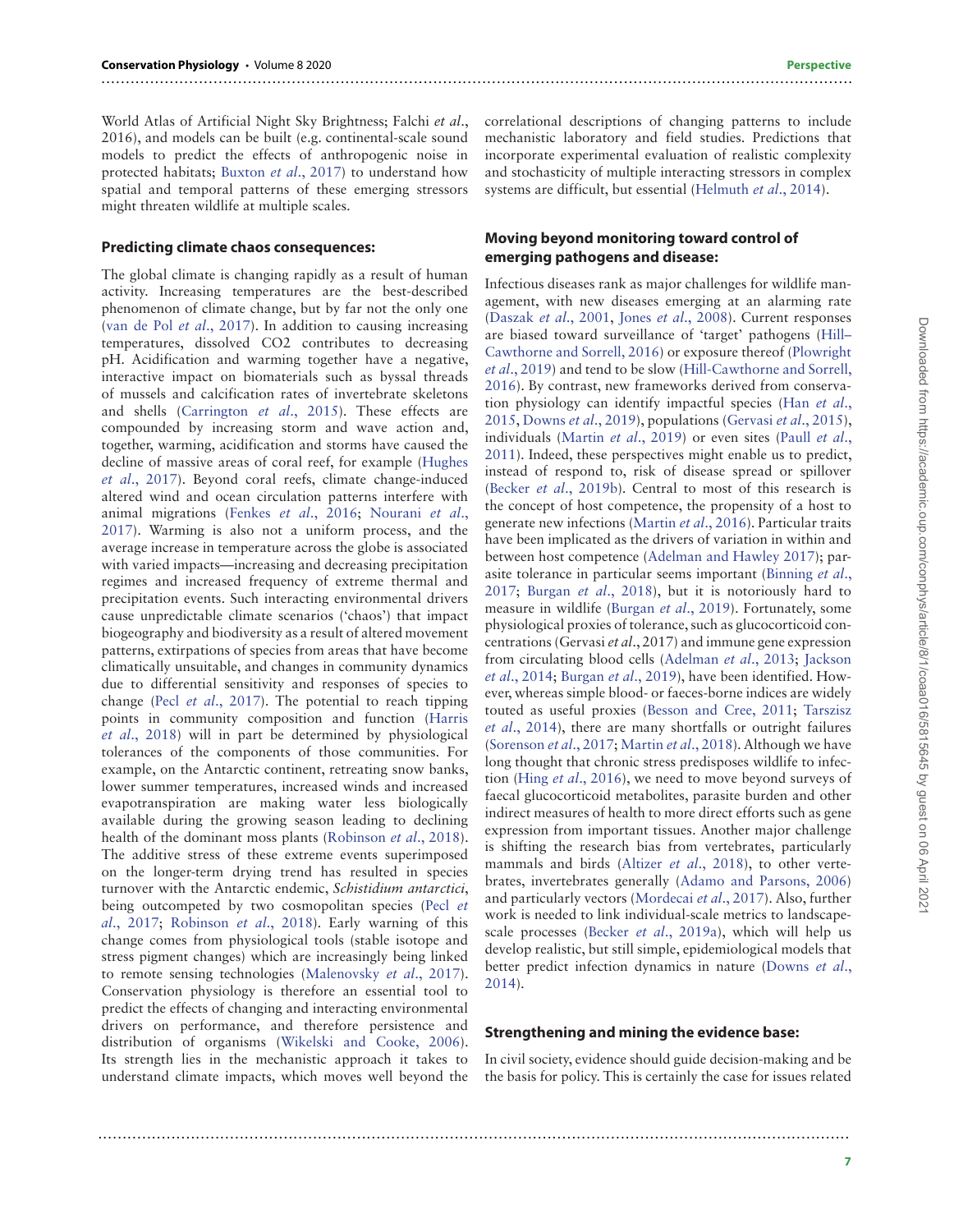to the environment and is consistent with the 'evidencebased conservation and environmental management' movement [\(Sutherland](#page-17-20) et al., 2004). In the scientific domain, research often comes in the form of peer-reviewed papers or technical reports. Yet, just because something is published in a reputable peer-reviewed journal (even one with a high impact factor) does not mean that it is necessarily of high quality. Indeed, the premise of evidence-based conservation is assembling all possible knowledge on a topic (to ensure no bias) in a structured and repeatable manner and then evaluating its quality using a critical appraisal tool (and recording the basis for decisions regarding quality to ensure transparency) to eliminate the biased knowledge followed by generating a synthesis using the best available data. The most common means of doing so is through a systematic review [\(Pullin and Stewart, 2006\)](#page-17-21), but there are also other forms of evidence synthesis that are used to inform decisions (Dicks et al[., 2014\)](#page-13-19). A burden of evidence built upon a foundation of high-quality empirical studies, as achieved through the Cochrane Reviews for human health care and policy, can bring the certainty needed for decision-makers and practitioners to 'act'. Yet, if the research conducted by the conservation physiology community is deemed to be of low quality, it will not have the impact it intends to. Aspects of quality that are particularly important include having adequate replication (and avoiding pseudoreplication), use of appropriate controls, having robust sample sizes for both sexes and addressing various forms of bias. Cooke et al. [\(2017\) provided guidance to the conservation physiology](#page-12-23) community on how to avoid these pitfalls. Another opportunity for the conservation physiology community is to take a leadership role in conducting systematic reviews (to a high standard—such as by following the guidelines of the Collaboration for Environmental Evidence). Indeed, researchers working on conservation behaviour recently published a coordinated suite of systematic maps (the precursor to a systematic review). There is opportunity for the conservation physiology community to do the same—tackling questions such as 'Do alterations in physiological function in animals arising from human disturbance translate to declines in population size?', 'Do microplastics affect animal function?' and 'What are the determinants of native plant survival when used in ecological restoration?'.

## **Bending the curve for biodiversity:**

Biodiversity loss is accelerating (McGill et al[., 2015\)](#page-16-24) with collateral consequences for humanity (Diaz et al., 2006; [Cardinale](#page-12-24) et al., 2012). Discussions surrounding biodiversity have extended to consider that we may be entering the sixth mass extinction [\(Ceballos](#page-12-25) et al., 2015). Given the threats to biodiversity, there have been a variety of initiatives intended to begin the task of arresting or even reversing the decline. Given the (accelerating) curve of biodiversity loss plotted over the past century, some have suggested we need to 'bend the curve' (Mace et al[., 2018\)](#page-15-16). Unfortunately, despite both global, top-down initiatives and local bottom-up initiatives, there is

little evidence that we have made much progress toward [meeting various international biodiversity targets \(Tittensor](#page-18-8) et al., 2014). Conservation physiology has the potential to be used to set targets and monitor progress toward achieving them. Although increases in population size are the primary desirable outcome, conservation physiology can identify the drivers of decline and thus identify opportunities for threat mitigation. Indeed, to bend the curve(s) it will be necessary to identify organism-specific physiological levers that need to be addressed, as outlined for terrestrial animal species in Leclere et al[. \(2018\). Moreover, while indicators are a key component](#page-15-17) of progress, the current suite of threat indicators all focus on population-level trends. Conservation physiology could be used to define other indicators that could be correlated with population trends while simultaneously enabling one to track responses to the key stressors (and thus the extent to which stressor mitigation is working). A number of organizations (e.g. WWF) are aligning efforts to focus on bending the curve such that this will be a profitable area of action in the coming years.

# **Delivering on the SDGs:**

..........................................................................................................................................................

..........................................................................................................................................................

The 2030 SDGs (see [https://sustainabledevelopment.un.org\)](https://sustainabledevelopment.un.org) provide a framework for humanity and the planet for today and tomorrow. At its core are 17 SDGs that represent calls for action by all countries. The SDGs are underpinned by the environment—that is, maintaining ecosystem health (Goal 13: combat climate change and its impacts; Goal 14: life below water; Goal 15: life on land) is a necessary precondition to achieving the 2030 agenda (Lynch et al[., 2017;](#page-15-18) Reid et al., [2017\). The scientific community has much to contribute](#page-17-22) toward achieving the SDGs, and conservation physiology is no exception (see [Table 1\)](#page-8-0). The SDGs have a series of targets and indicators. For example, target 15.5 is 'Take urgent and significant action to reduce the degradation of natural habitats, halt the loss of biodiversity and, by 2020, protect and prevent the extinction of threatened species'. To achieve this target (and keep organisms off the IUCN Red List or lower their listing status—i.e. the indicator), it is necessary to understand the drivers of population declines. Conservation physiology is well positioned to identify the specific drivers of decline (i.e. the stressors) as well as their interactions, which can be additive (or synergistic), neutral or subtractive (antagonistic). In doing so, we can identify potential opportunities for mitigating such stressors. Otherwise, valuable resources could be devoted toward management options that fail to address the cause of the declines. For example, although much science points toward dams and other forms of physical habitat alteration contributing to population declines of Pacific salmon (Oncorhynchus spp.; Lackey 1999), recent experimental physiology studies have revealed that atypically warm water also constrains migration success and can kill salmon [\(Martins](#page-16-25) et al., 2012). If recovery efforts focused solely on dam removal and physical habitat restoration, we could lose the opportunity to create in-river thermal refuges and to limit fishing effort during the warmest periods. Quite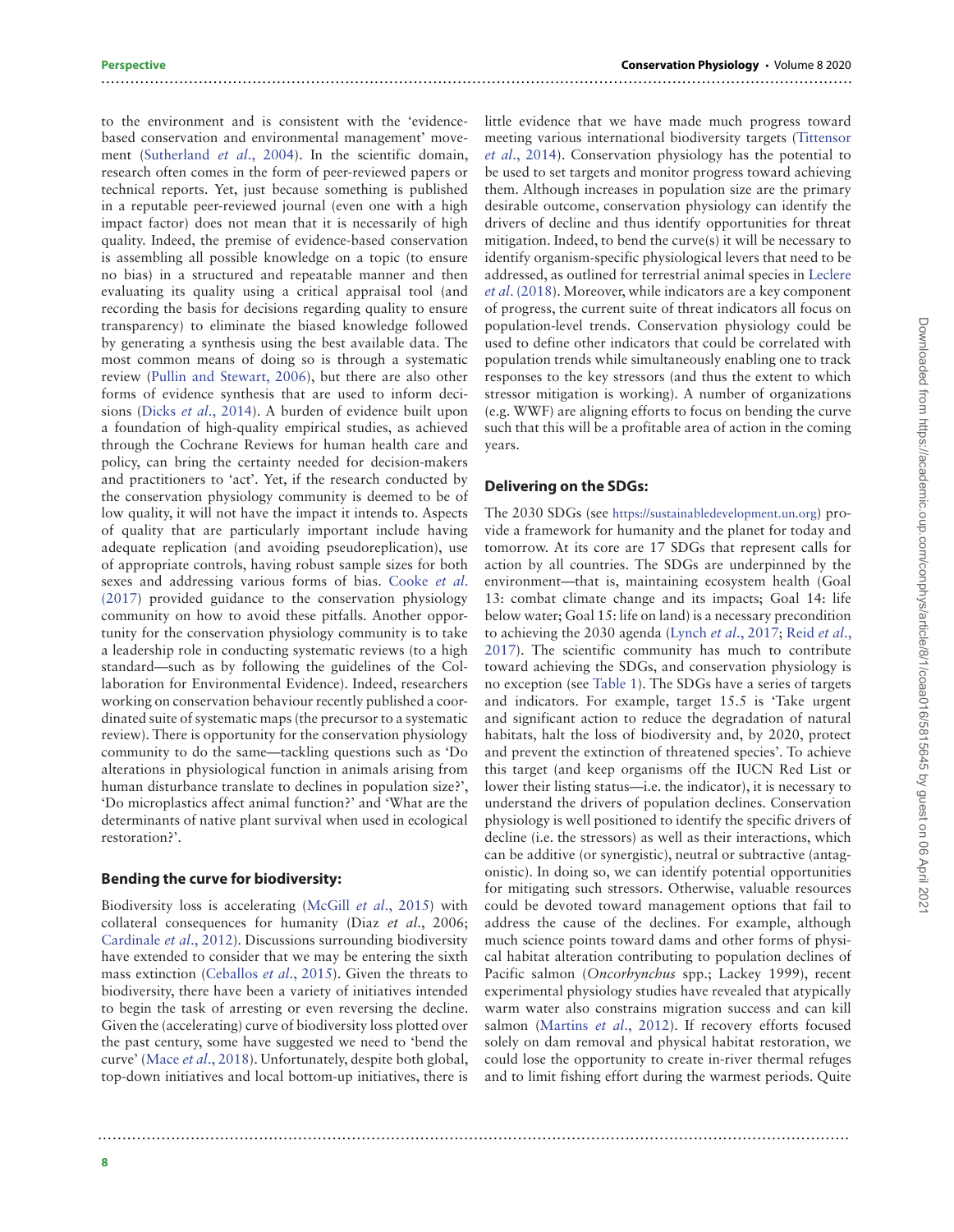| <b>Sustainable development</b><br>goal        | <b>Physiological research</b>                                                                                                                                                                        | <b>Outcomes/benefits</b>                                                                                                                                      | <b>Example sources</b>                                                |
|-----------------------------------------------|------------------------------------------------------------------------------------------------------------------------------------------------------------------------------------------------------|---------------------------------------------------------------------------------------------------------------------------------------------------------------|-----------------------------------------------------------------------|
| 1. No poverty <sup>1</sup>                    | <b>NA</b>                                                                                                                                                                                            | <b>NA</b>                                                                                                                                                     | <b>NA</b>                                                             |
| 2. Zero hunger                                | Use of metabolic rate estimates in the context<br>of expected climate change to show how and<br>where crop losses owing to herbivory by<br>insects will be greatest: largely in temperate<br>regions | <b>Better forecasts of</b><br>intervention requirements                                                                                                       | Dillon et al. 2010:<br>Deutsch et al., 2018                           |
| 3. Good health and<br>well-being              | A wide range of research on the responses of<br>vectors, and the diseases they carry, to climate<br>change and other environmental disturbances                                                      | Enhanced understanding of<br>disease risk now and into the<br>future to quide interventions                                                                   | <b>Sternberg and</b><br><b>Thomas 2014;</b><br>Franklinos et al. 2019 |
| 4. Quality education                          | Citizen science in a variety of areas. For<br>example, demonstrating changes to snail shell<br>albedo in response to complex habitat<br>changes                                                      | Engagement of citizens in<br>science to benefit themselves<br>and society                                                                                     | Silvertown et al.<br>2011; see also<br>English et al. 2018            |
| 5. Gender equity                              | Demonstrations across the physiological<br>sciences that considerations of gender are<br>important in every field                                                                                    | Appreciation for the diversity<br>of responses and sex-related<br>traits across all of biological<br>diversity                                                | Millington and<br>Rideout 2018;<br><b>Candolin and Wong</b><br>2019   |
| 6. Clean water and sanitation                 | Pharmaceutical impacts on the physiology of<br>aquatic species and populations with wider<br>implications for biodiversity and for human<br>health                                                   | Improvement of sanitation<br>systems to remove plastic<br>and pharma pollutants from<br>grey-, black- and sto water<br>streams                                | Wright-Walters and<br>Volz 2009; Brooks<br>2018                       |
| 7. Affordable and clean<br>energy             | Effects of alternative or more efficient energy<br>sources on animal and human physiology<br>demonstrated                                                                                            | Information can be used to<br>manage implementation of<br>alternatives so ensuring that<br>affordable and clean energy<br>has minimal biodiversity<br>impacts | <b>Gaston 2018;</b><br>Thanker et al. 2018                            |
| 8. Decent work and economic<br>growth         | Demonstrations of heat load for humans and<br>domestic animals and consequences for<br>decent work and economic success under<br>changing climates                                                   | Development and adaptation<br>options for areas forecast to<br>be most affected by thermal<br>extremes under future<br>scenarios                              | Dunne et al. 2013;<br>Oleson et al. 2013                              |
| 9. Industry, innovation and<br>infrastructure | Biomimetic and biotechnological applications<br>arising from responses of animals and plants to<br>the external environment-including<br>antifreeze proteins and nanostructured<br>surfaces          | New innovations for industry<br>which may revolutionize<br>opportunities and improve<br>efficiency                                                            | Watson et al. 2017;<br>Mangiagalli et al.<br>2020                     |
| 10. Reduced inequalities                      | No specific studies, but general<br>demonstrations of the need to consider access<br>inequality in education given the location of<br>universities in cities                                         | Opportunities as educators to<br>improve opportunities for all<br>those interested in<br>conservation physiology                                              | Weiss et al. 2018;<br>White and Lee 2019                              |
| 11. Sustainable cities and<br>communities     | Impacts of, and population and community<br>responses to, urban heat islands and artificial<br>night time lighting                                                                                   | Adaptation in cities to reduce<br>biodiversity impacts while<br>making cities more liveable                                                                   | Gaston et al. 2013;<br>Diamond et al. 2018                            |
| 12. Responsible consumption<br>and production | The geometric framework for nutrition,<br>identifying the mechanistic basis of complex<br>factors underlying the human obesity                                                                       | Solutions for a growing<br>global human health<br>challenge, founded on first                                                                                 | Simpson and<br>Raubenheimer 2012,                                     |

pandemic

<span id="page-8-0"></span>**Table 1: Conservation physiology and the UN Sustainable Development Goals.** Relevant conservation physiology research with potential to generate outcomes or benefits that are relevant to the UN Sustainable Development Goals

..........................................................................................................................................................

Continued

[Leulier](#page-15-19) et al. 2017

order physiological principles applicable generally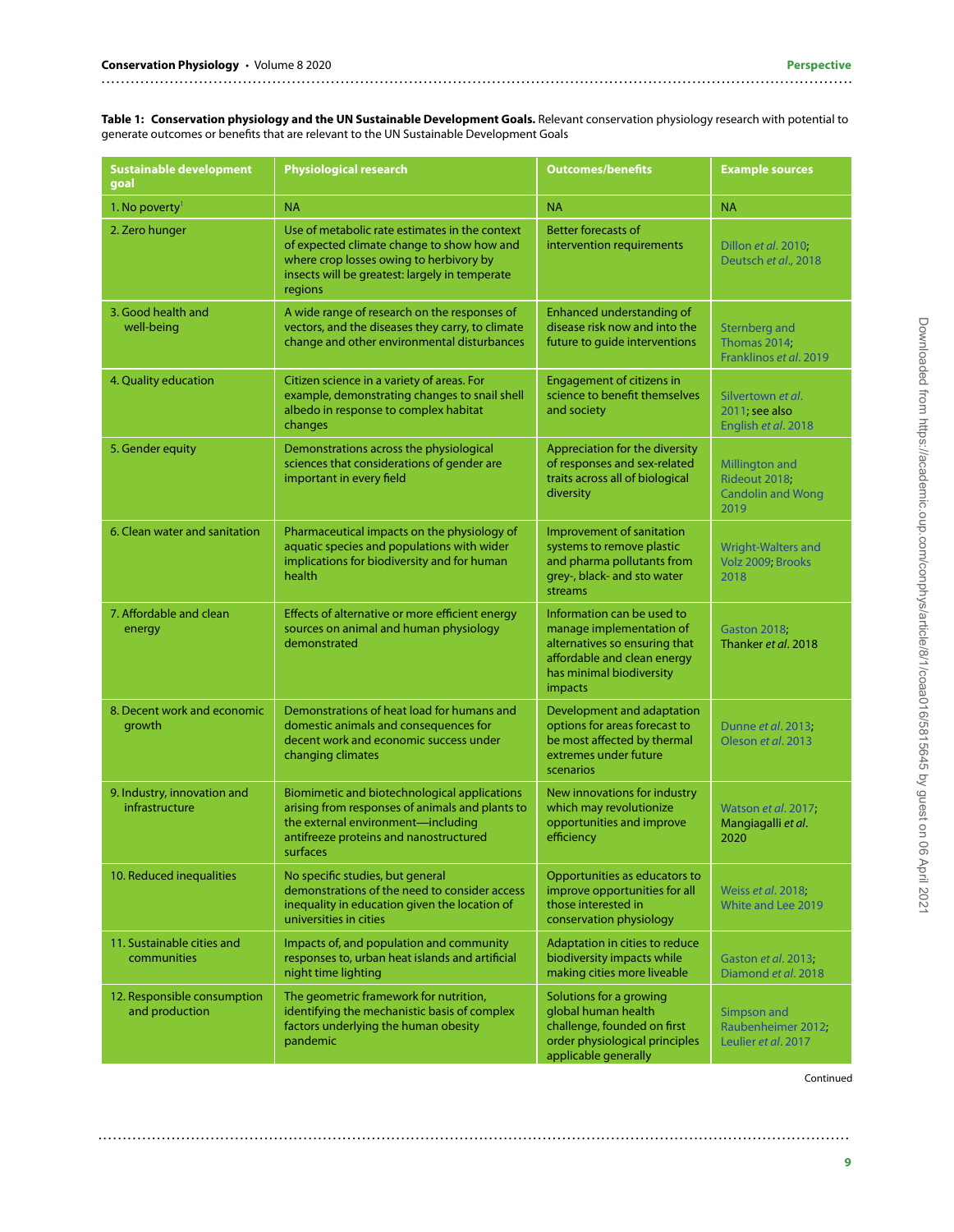### **Table 1: Continued.**

| <b>Sustainable development</b><br>qoal        | <b>Physiological research</b>                                                                                                                                                    | <b>Outcomes/benefits</b>                                                                                                                                                                                                        | <b>Example sources</b>                                       |
|-----------------------------------------------|----------------------------------------------------------------------------------------------------------------------------------------------------------------------------------|---------------------------------------------------------------------------------------------------------------------------------------------------------------------------------------------------------------------------------|--------------------------------------------------------------|
| 13. Climate action                            | A broad range of research at the local,<br>landscape, regional and global scales<br>demonstrating the impacts of environmental<br>change and elucidating their mechanistic basis | <b>Empirical and theoretical</b><br>support for the benefits of<br>mitigation and for guiding<br>adaptation given the climate<br>change to which systems are<br>already committed                                               | <b>Chown and Gaston</b><br>2008; Huey and<br>Kingsolver 2019 |
| 14. Life below water                          | Demonstrations of increased threat to species<br>and populations under climate warming and<br>ocean acidification                                                                | Uptake of information into<br>the IPCC Special Report on<br>the Ocean and Cryosphere<br>and availability of information<br>for IPCC AR6 so focussing<br>policy on mitigation                                                    | Stillman and<br>Paganini 2015;<br>Pinsky et al. 2019         |
| 15. Life on land                              | Limited warming tolerance of tropical<br>terrestrial species, but better tolerance of<br>invasive alien species than their indigenous<br>counterparts                            | Uptake of original work into<br>the IPCC Assessment Reports<br>showing how vulnerable<br>tropical environments are;<br>further support for<br>biosecurity interventions to<br>prevent introduction of<br>non-indigenous species | Deutsch et al. 2008:<br>Janion-Scheepers<br>et al. 2018      |
| 16. Peace, justice and strong<br>institutions | Trait databases employing FAIR principles<br>becoming available for an increasing diversity<br>of physiological and closely related life history<br>traits                       | Macrophysiological,<br>meta-analytical and<br>systematic reviews for<br>evidence to investigate given<br>pathways can be more readily<br>undertaken to support<br>informed decision-making                                      | Kattge et al. 2011;<br>Bennett et al. 2018                   |
| 17. Partnerships                              | Multi-, cross- and interdisciplinary approaches<br>to physiological research including those that<br>build capacity and lead to solutions that work                              | Partnerships which provide<br>information to address the<br>challenges of the SDGs                                                                                                                                              | Lapointe et al. 2018                                         |

..........................................................................................................................................................

<sup>1</sup> Alleviation of poverty requires concerted efforts of institutions and society more broadly. There is recognition that pursuing socially-oriented goals (like SDG 1) may lead to higher environmental impacts [\(Scherer](#page-17-27) et al., 2018) so there are indirect ways in which conservation physiology could be relevant.

..........................................................................................................................................................

simply, one needs to know the driver(s) of the problem to apply the appropriate intervention. Physiological studies can implicate cause-and-effect relationships that reveal mechanistic pathways and provide certainty for regulators (Cooke [and O'Connor, 2010\) as well as the basis for extrapolation](#page-13-1) [and visualization via modelling approaches \(Deutsch](#page-13-25) et al., 2015; Dahlke et al[., 2018\)](#page-13-26). Ultimately, implementation of SDGs is hindered by a conflict between biodiversity con-servation and economic development [\(Scherer](#page-17-27) et al., 2018). Goal 2 (zero hunger, food security) can help diffuse such a tension, as maintaining adequate food supplies is important to everyone, regardless of politics and food production depends on biodiversity, especially under impending climate change scenarios [\(de la Barrera and Andrade, 2005\)](#page-13-27). Physiological tools are well suited to help test local varieties and wild relatives of crops and in developing sustainable agroecological practices.

# **Synthesis and realizing success in conservation physiology**

There is growing appreciation for the multitude of ways in which physiological data can supplement conventional conservation approaches. In this paper, we have identified several conservation opportunities where physiological tools and experimental approaches could augment existing efforts to stem and reverse the global loss of biodiversity. Although the specific topics covered here are not necessarily new conservation issues, they reflect the broad range of challenges facing conservation biology practitioners and highlight the considerable potential for conservation physiology to contribute to identifying and managing current and emerging threats. Given the diverse range of issues facing conservation science, realizing the potential for physiology to contribute to the management and recovery of biodiversity loss requires an appreciation of the equally diverse ways that physiological systems respond to environmental change [\(Madliger and](#page-15-24)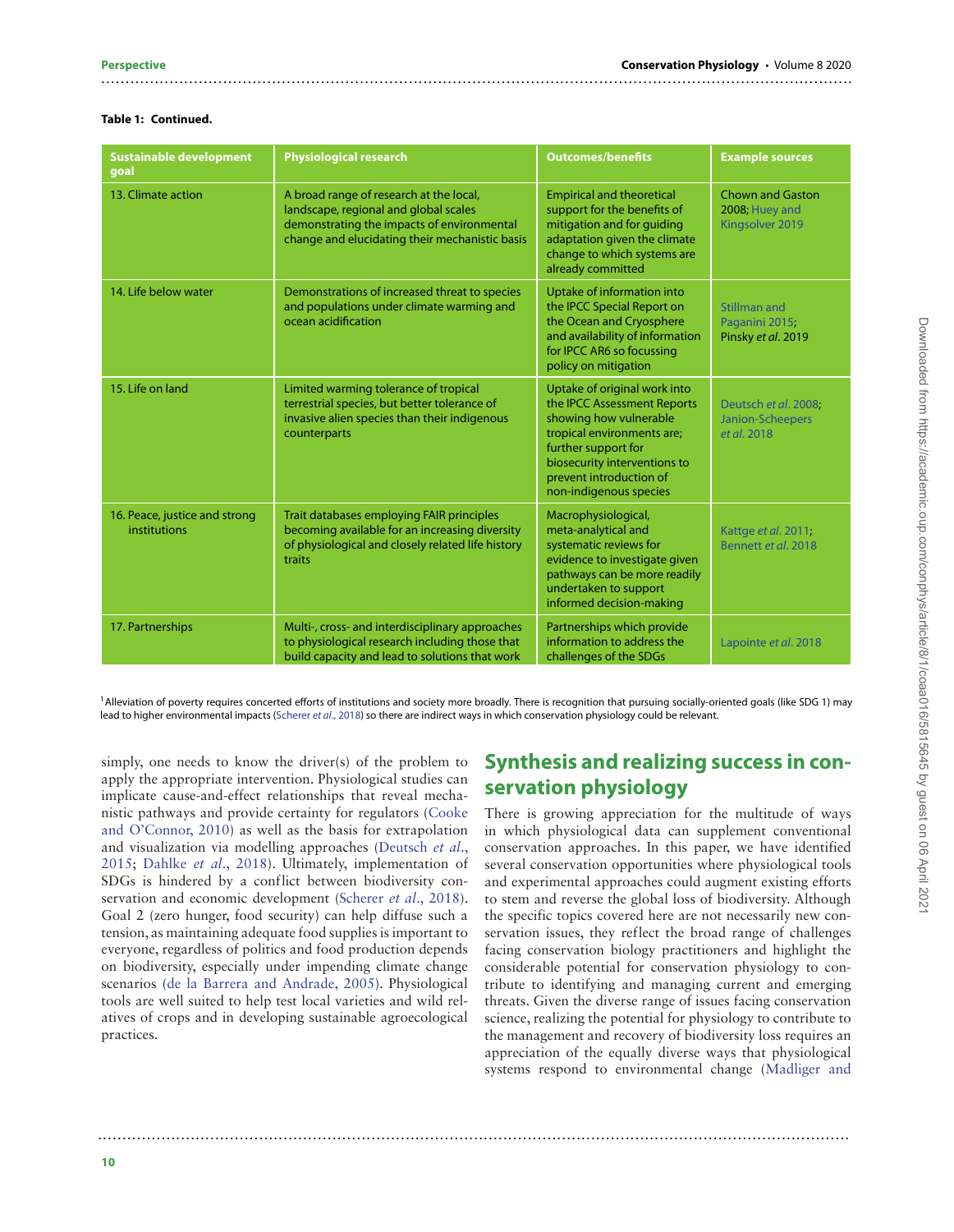[Love, 2015\)](#page-15-24). Moreover, by integrating physiological metrics into conventional approaches, we can improve the uptake of [evidence-based decision-making in conservation \(Cooke and](#page-13-1) [O'Connor, 2010;](#page-12-23) [Cooke, 2014;](#page-12-29) [Coristine](#page-13-0) et al., 2014; Cooke et al., 2017).

Robust decision-making for conservation requires a sound understanding of cause–effect relationships between organisms and environmental stressors and between man[agement interventions and ecological outcomes \(Coristine](#page-13-0) et al., 2014; Cooke et al[., 2017;](#page-12-23) Nichols et al[., 2017\)](#page-16-28). Conservation physiology differs from many conventional conservation approaches in that it can clearly demonstrate the necessary causal relationships between stressors and organismal responses [\(Carey, 2005;](#page-12-30) Wikelski and Cooke, 2006; [Cooke and O'Connor, 2010\). Moreover, because phys](#page-18-0)iology is inherently grounded in mechanisms, physiological responses explicitly define the nature of the relationship between organisms and their stressors. These mechanistic underpinnings also provide considerable predictive power known responses to stressors can be used to model predicted impacts of a threat which can facilitate preparedness, or better yet, can direct and inform threat abatement strategies [\(Coristine](#page-13-0) et al., 2014; Cooke et al[., 2017\)](#page-12-23). This is particularly vital given the myriad interacting stressors acting on species and systems and the need to tease apart the threats and triage such strategies. Conservation physiology can be used to identify traits that may pre-determine an individual's or a population's suitability for conservation management or to identify specific environments that provide critical refuge from stressors [\(Wikelski and Cooke, 2006\)](#page-18-0). Identifying which trait or traits may be the best metric for identifying an impact is likely to be organism-, context- and challenge-specific [\(MacMillan, 2019\)](#page-15-25), but through experimentally rigorous testing and systematic reviews of existing literature and by monitoring a diverse panel of physiological markers, these difficulties can be lessened and contribute to building a stronger evidence base for conservation actions.

Emerging technologies have the potential to bring considerable change to the way in which physiological tools are applied to conservation issues by integrating physiological responses over a range of temporal, spatial and biological scales. Although not the focus of this review (see Madliger et al., [2018] for recent review of the evolving conservation physiology toolbox), the tools themselves are what enable our community to increasingly be relevant to policymakers and practitioners—often in near real time. For example, technologies are already widely used to remotely monitor physiological parameters in freeliving animals, to identify and locate organisms and assess the status of their habitats (Pimm et al[., 2015\)](#page-16-29). This rapidly developing field is likely to expand the capacity of conservation practitioners to apply physiology tools to a wider range of species with an increased range of integrated sensors, better data transfer technology and at an ever-decreasing size and cost. For example, biotelemetry

..........................................................................................................................................................

and bio-logging are increasingly being utilized for status assessment and in the design of effective protected areas [for the management of endangered species \(Fraser](#page-14-25) et al., 2018; [Dwyer](#page-13-28) et al. 2019) and to assess climate change impacts [\(Chmura](#page-12-31) et al., 2018), in part due to technological advances that have minimized the invasiveness of tags on animals. Increasing access to global monitoring technologies is also facilitating better assessment of emerging environmental changes which can allow us to target studies to precede or track impacts in real time (He et al[., 2015\)](#page-14-26). Increasing spatial resolution of satellite data, the availability of multispectral and hyperspectral sensors for remote and large-scale vegetation condition assessments (He et al[., 2015\)](#page-14-26), and drones are increasing the capacity to remotely collect and distribute data (Pimm et al[., 2015;](#page-16-29) [Malenovsky](#page-15-11) et al., 2017). Likewise, access to and the affordability of cutting edge molecular tools is allowing genomic technologies (e.g. environmental DNA, microbiome, genome and transcriptome sequencing) to be integrated into traditional conservation approaches where it can contribute to a more holistic and integrated [picture of organism functioning \(Taylor and Gemmell,](#page-17-28) 2016).

Although numerous opportunities exist for conservation physiology to make significant advancements to the way environmental management and ecosystem restoration is conducted, the challenge remains to ensure that our science is relevant and high quality, to ensure the messaging is straightforward and accessible to end users and to ensure that a diverse range of voices are represented. To this end, the journal Conservation Physiology provides a forum for the open access publication of conservation-relevant physiological research. However, publication biases in conservation science, whereby the majority of current conservation research does not occur on the most threatened organisms or in the most biodiverse regions (Wilson et al[., 2016\)](#page-18-13), impairs our ability to protect and manage the ecosystem services on which humans depend. Emerging prospects in conservation physiology could provide researchers from low- to middleincome countries with additional opportunities to contribute to practical conservation in areas where this research is most needed.

There is growing awareness regarding the importance of traditional knowledge and Indigenous engagement in bio-diversity research and protection [\(Cvitanovic](#page-13-8) et al., 2015; [Garnett](#page-14-27) et al., 2018). More than one quarter of all lands outside of Antarctica are owned and/or managed by Indigenous people, making their relative contribution to meeting global biodiversity frameworks like the Convention on Biological Diversity, of critical importance [\(Garnett](#page-14-27) et al., 2018). Recognizing and respecting the enormous value of Indigenous biocultural heritage for ecosystem protection and management is vital to inform conservation efforts both within and outside of Indigenous-managed lands. By acknowledging traditional and local knowledge of both historical and current conditions, conservation physiology can better understand the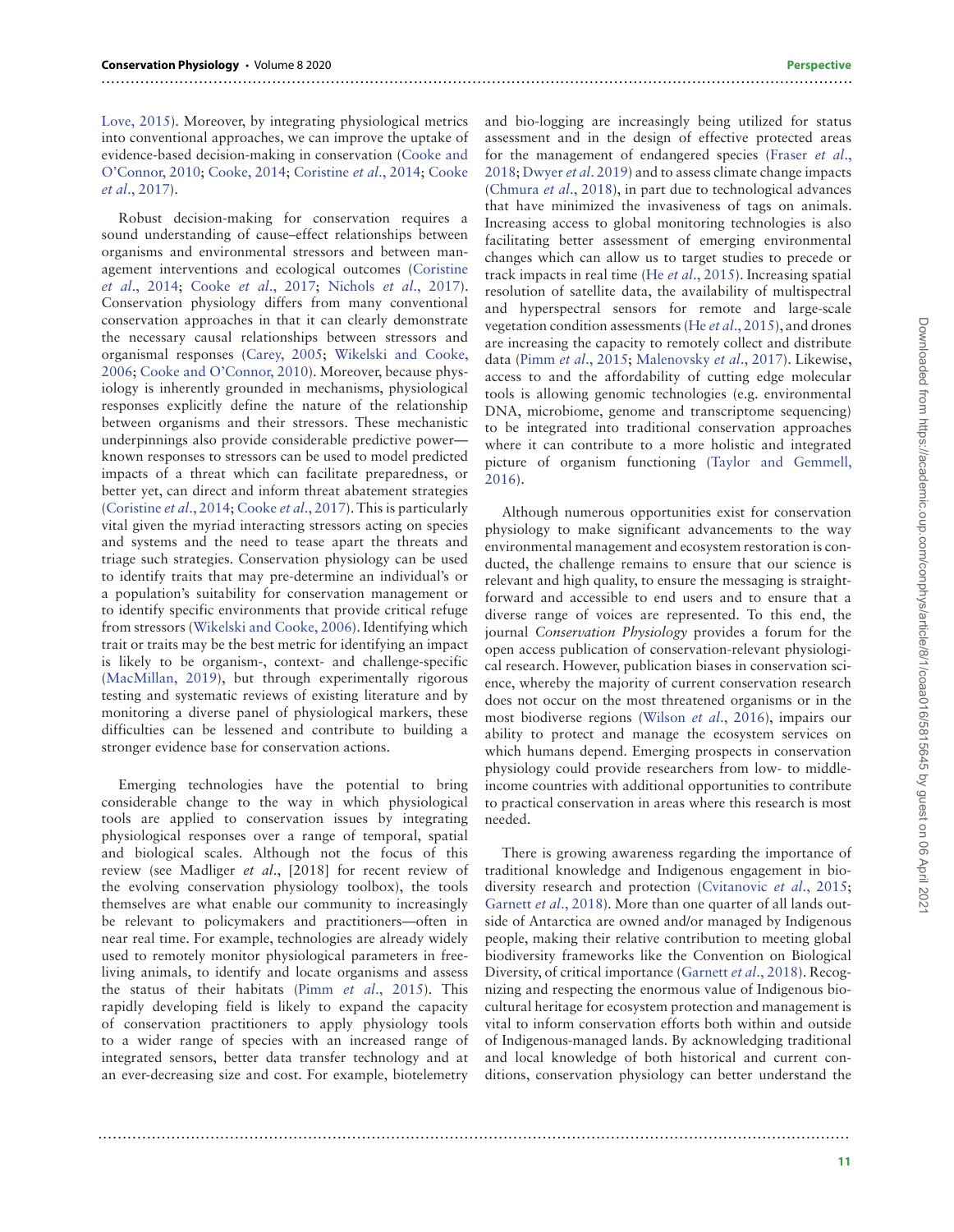capacity of organisms and ecosystems to respond to current environmental challenges [\(Cvitanovic](#page-13-8) et al., 2015). There are still relatively few examples of where this has occurred in practice so this is an area of great opportunity. Similarly, crowd-sourced citizen science increases public engagement with conservation activities (McKinley et al., 2017; Yang et al[., 2019\) and potentially provides a useful way to collect](#page-18-14) and integrate coarse physiological metrics such as growth, condition indices and reproductive status into conservation [actions. The development of smartphone apps \(Andrachuk](#page-11-10) et al., 2019) and freely available image analyses tools (e.g. Google Image) is promoting the value of citizen science for conservation physiology by creating a network of integrated environmental sensors, providing new ways of streamlining data collection and management and expanding the pool of data collectors and analysers (Pimm et al.[, 2015;](#page-16-29) McKinley et al., 2017; Yang et al.[, 2019\)](#page-18-14). Overall, the horizon scan we have presented provides evidence that, as the discipline of conservation physiology continues to mature, we have numerous opportunities to promote integration, inclusivity and forward-thinking goals.

# **Conclusion**

To conclude, we are hopeful that conservation physiology will continue to deliver on its promise to not only document con[servation problems but also help achieve solutions \(Madliger](#page-15-0) et al., 2016). Here, we highlighted a number of promising and forward-looking ways in which conservation physiology has much opportunity to be relevant to the myriad of environmental and conservation challenges that are pervasive in the Anthropocene. Yet, we also recognize that conservation physiology alone is insufficient and will be most effective when conservation physiologists collaborate with those working in other scientific domains. Moreover, partnership with practitioners and policymakers will be essential to ensure that the work of the conservation physiologist is relevant and actionable. There are also a number of emerging opportunities to involve broader communities (e.g. stakeholders) in conservation physiology and to respectfully combine different forms of knowledge (including Indigenous knowledge). Our horizon scan provides evidence that, as the discipline of conservation physiology continues to mature, it provides a wealth of opportunities to promote integration, inclusivity and forward-thinking goals that contribute to achieving conservation gains and solving environmental problems. Conservation physiologists must ensure that their science is relevant with accompanying messaging that is straightforward and accessible to end users.

# **Acknowledgements**

This is a product of the Editorial Board of the journal Conservation Physiology. We thank our respective institutions and funding bodies for supporting our work in this realm. We also thank three anonymous referees for providing comments on

..........................................................................................................................................................

the manuscript. The paper was handled by a senior editor who is a staff person of the Society of Experimental Biology and is not an author on the manuscript.

# **References**

- <span id="page-11-9"></span>Adamo SA, Parsons NM (2006) The emergency life-history stage and immunity in the cricket, Gryllus texensis. Anim Behav 72: 235–244.
- <span id="page-11-1"></span>Adams SM, Ham KD (2011) Application of biochemical and physiological indicators for assessing recovery of fish populations in a disturbed stream. Environ Manage 47(6): 1047–1063.
- <span id="page-11-6"></span>Adelman JS, Hawley DM (2017) Tolerance of infection: a role for animal behavior, potential immune mechanisms, and consequences for parasite transmission. Horm Behav 88: 79–86.
- <span id="page-11-7"></span>Adelman JS, Kirkpatrick L, Grodio JL, Hawley DM (2013) House finch populations differ in early inflammatory signaling and pathogen tolerance at the peak of Mycoplasma gallisepticum infection. Am Nat 181: 674–689.
- <span id="page-11-4"></span>Agardy MT (1994) Advances in marine conservation: the role of marine protected areas. Trends Ecol Evol 9(7): 267–270.
- Ahnström J, Höckert J, Bergeå HL, Francis CA, Skelton P, Hallgren L (2009) Farmers and nature conservation: What is known about attitudes, context factors and actions affecting conservation? Renew Agr Food Syst 24(1): 38–47.
- <span id="page-11-2"></span>Ashley EP, Robinson JT (1996) Road mortality of amphibians, reptiles and other wildlife on the Long Point Causeway, Lake Erie, Ontario. Can Field Nat 110: 403–412.
- Alberti M, Asbjornsen H, Baker LA, Brozovic N, Drinkwater LE, et al. (2011) Research on coupled human and natural systems (CHANS): Approach, challenges, and strategies. Bull Ecol Soc Am 92(2): 218–228.
- <span id="page-11-8"></span>Altizer S et al. (2018) Food for contagion: synthesis and future directions for studying host–parasite responses to resource shifts in anthropogenic environments. Philos T R Soc B 373: 20170102.
- <span id="page-11-0"></span>Ammar MSA, Amin EM, Gundacker D, Mueller WEG (2000) One rational strategy for restoration of coral reefs: Application of molecular biological tools to select sites for rehabilitation by asexual recruits. Mar Pollut Bull 40: 618–627.
- <span id="page-11-10"></span>Andrachuk M, Marschke M, Hings C, Armitage D (2019) Smartphone technologies supporting community-based environmental monitoring and implementation: a systematic scoping review. Biol Conserv 237: 430–442.
- <span id="page-11-3"></span>Angelier F, Parenteau C, Trouvé C, Angelier N (2016) Does the stress response predict the ability of wild birds to adjust to short-term captivity? A study of the rock pigeon (Columba livia). R Soc Open Sci 3: 160840.
- <span id="page-11-5"></span>Barnes DKA, Gaglani F, Thompson RC, Barlaz M (2009) Accumulation and fragmentation of plastic debris in global environments. Philos TR Soc B 364(1526): 1471–2970.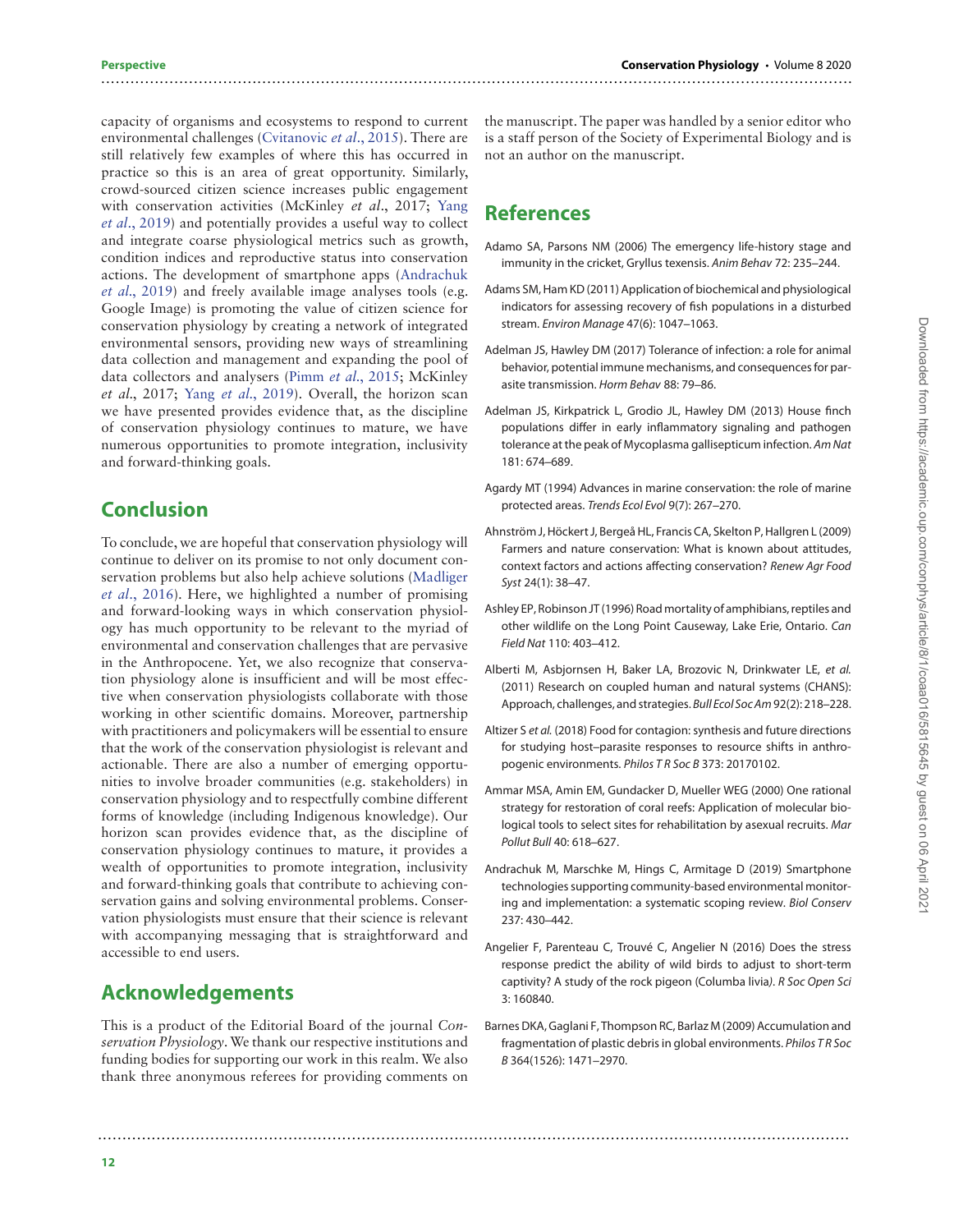<span id="page-12-22"></span>Becker DJ, Washburne AD, Faust CL, Mordecai EA, Plowright RK (2019a) The problem of scale in the prediction and management of pathogen spillover. Philos T R Soc B 374: 20190224.

..........................................................................................................................................................

- <span id="page-12-17"></span>Becker DJ, Washburne AD, Faust CL, Pulliam JR, Mordecai EA, Lloyd-Smith JO, Plowright RK (2019b) Dynamic and integrative approaches to understanding pathogen spillover. Philos T R Soc B 374(1782): 20190014.
- <span id="page-12-14"></span>Bedrosian TA, Fonken LK, Walton JC, Nelson RJ (2011) Chronic exposure to dim light at night suppresses immune responses in Siberian hamsters. Biol Lett 7(3): 1744–957X
- <span id="page-12-28"></span>Bennett JM et al. (2018) Globtherm, a global database on thermal tolerances for aquatic and terrestrial organisms. Sci Data 5: 180022.
- <span id="page-12-1"></span>Benson MH (2012) Intelligent tinkering: the Endangered Species Act and resilience. Ecol Soc, 17(4): 28.
- <span id="page-12-3"></span>Bergman JN, Bennett JR, Binley AD, Cooke SJ, Fyson V, Hlina BL, Reid CH, Vala MA, Madliger CL (2019) Scaling from individual physiological measures to population-level demographic change: Case studies and future directions for conservation management. Biol Conserv 238: 108242.
- <span id="page-12-21"></span>Besson AA, Cree A (2011) Integrating physiology into conservation: an approach to help guide translocations of a rare reptile in a warming environment. Anim Conserv 14: 28–37.
- <span id="page-12-18"></span>Binning SA, Shaw AK, Roche DG (2017) Parasites and host performance: incorporating infection into our understanding of animal movement. Integr Comp Biol 57: 267–280.
- <span id="page-12-4"></span>Birnie-Gauvin K, Peiman KS, Gallagher AJ, de Bruijn R, Cooke SJ (2016) Sublethal consequences of urban lifefor wild vertebrates. Environ Rev 24(4): 416–425.
- <span id="page-12-7"></span>Blackburn EH, Epel ES (2012) Telomeres and adversity: Too toxic to ignore. Nature 490: 169–171.
- <span id="page-12-5"></span>Blancher P (2013) Estimated number of birds killed by house cats (Felis catus) in Canada. Avian Conserv Ecol 8(2): 3
- <span id="page-12-9"></span>Blickley JL, Blackwood D, Patricelli GL (2012) Experimental evidence for the effects of chronic anthropogenic noise on abundance of Greater Sage-Grouse at Leks. Conserv Biol 26(3): 461–471.
- <span id="page-12-6"></span>Bonier F (2012) Hormones in the city: endocrine ecology of urban birds. Horm Behav 61(5): 763–772.
- <span id="page-12-10"></span>Bonier F, Martin PR, Moore IT, Wingfield JC (2009) Do baseline glucocorticoids predict fitness? Trends Ecol Evol 24: 634–642.
- <span id="page-12-27"></span>Brooks BW (2018) Urbanization, environment and pharmaceuticals: Advancing comparative physiology, pharmacology and toxicology. Conserv Physiol 6: cox079.
- <span id="page-12-8"></span>Brown LR, Komoroske LM, Wagner RW, Morgan-King T, May JT, Connon RE and Fangue NA (2016) Coupled downscaled climate models and ecophysiological metrics forecast habitat compression for an endangered estuarine fish. PLoS ONE [11\(1\): e0146724. Doi:10.1371/jour](https://doi.org/10.1371/journal.pone.0146724)nal.pone.0146724.

..........................................................................................................................................................

- <span id="page-12-19"></span>Burgan SC, Gervasi SS, Martin LB (2018) Parasite tolerance and host competence in avian host defense to West Nile Virus. Ecohealth 15: 360–371.
- <span id="page-12-20"></span>Burgan SC, Gervasi SS, Johnson LR, Martin LB (2019) How individual variation in host tolerance affects competence to transmit parasites. Physiol Biochem Zool 92: 49–57.
- <span id="page-12-11"></span>Burnett NJ, Hinch SG, Braun DC, Casselman MT, Middleton CT, Wilson SM, Cooke SJ (2014) Burst swimming in areas of high flow: delayed consequences of anaerobiosis in wild adult sockeye salmon. Physiol Biochem Zool 87: 587–598.
- <span id="page-12-15"></span>Buxton RT, McKenna MF, Mennitt D, Fristrup K, Crooks K, Angeloni L, Wittemyer G (2017) Noise pollution is pervasive in U.S. protected areas. Science 356(6337): 531–533.
- <span id="page-12-26"></span>Candolin U, Wong BBM (2019) Mate choice in a polluted world: Consequences for individuals, populations and communities. Philos T R Soc B 374: 20180055.
- <span id="page-12-24"></span>Cardinale BJ, Duffy JE, Gonzalez A, Hooper DU, Perrings C, Venail P et al. (2012) Biodiversity loss and its impact on humanity. Nature 486(7401): 59.
- <span id="page-12-30"></span>Carey C (2005) How physiological methods and concepts can be useful in conservation biology. Integr Comp Biol 45: 4–11.
- <span id="page-12-16"></span>Carrington E, Waite JH, Sará G, Sebens KP (2015) Mussels as a model system for integrative ecomechanics. Annu Rev Mar Sci 7: 443–469.
- <span id="page-12-25"></span>Ceballos G, Ehrlich PR, Barnosky AD, Garcia A, Pringle RM, Palmer TM (2015) Accelerated modern human-induced species losses: entering [the sixth mass extinction.](https://doi.org/10.1126/sciadv.1400253) Sci Adv 1: e1400253. doi: 10.1126/sciadv.1400253.
- <span id="page-12-31"></span>Chmura HE, Glass TW, Williams CT (2018) Biologging physiological and ecological responses to climatic variation: New tools for the climate change era. Front Ecol Evol 6: 1–9.
- <span id="page-12-13"></span>Choudhary M, Kumar R, Datta A, Nehra V, Garg N (2017) Bioremediation of heavy metals by microbes. In Bioremediation of Salt Affected Soils: An Indian Perspective. Springer, Cham, pp 233–255.
- <span id="page-12-2"></span>Chown SL, Gaston KJ (2016) Macrophysiology – progress and prospects. Funct Ecol 30: 330–344.
- <span id="page-12-0"></span>Christiansen F, Vivier F, Charlton C, Ward R, Amerson A, Burnell S, Bejder L (2018) Maternal body size and condition determine calf growth rates in southern right whales. Mar Ecol Progr Ser 592: 267–282.
- <span id="page-12-12"></span>Cockrem J (2013) Individual variation in glucocorticoid stress responses in animals. Gen Comp Endocrinol 81: 45–58.
- <span id="page-12-29"></span>Cooke SJ (2014) Conservation physiology today and tomorrow. Conserv Physiol 2: Cot033. doi: [10.1093/conphys/cot033.](https://doi.org/10.1093/conphys/cot033)
- <span id="page-12-23"></span>Cooke SJ, Birnie-Gauvin K, Lennox RJ, Taylor JJ, Rytwinski T, Rummer JL, Franklin CE, Bennett JR, Haddaway NR (2017) How experimental biology and ecology can support evidence based decision-making

Downloaded from https://academic.oup.com/conphys/article/8/1/coaa016/5815645 by guest on 06 April 202 Downloaded from https://academic.oup.com/conphys/article/8/1/coaa016/5815645 by guest on 06 April 2021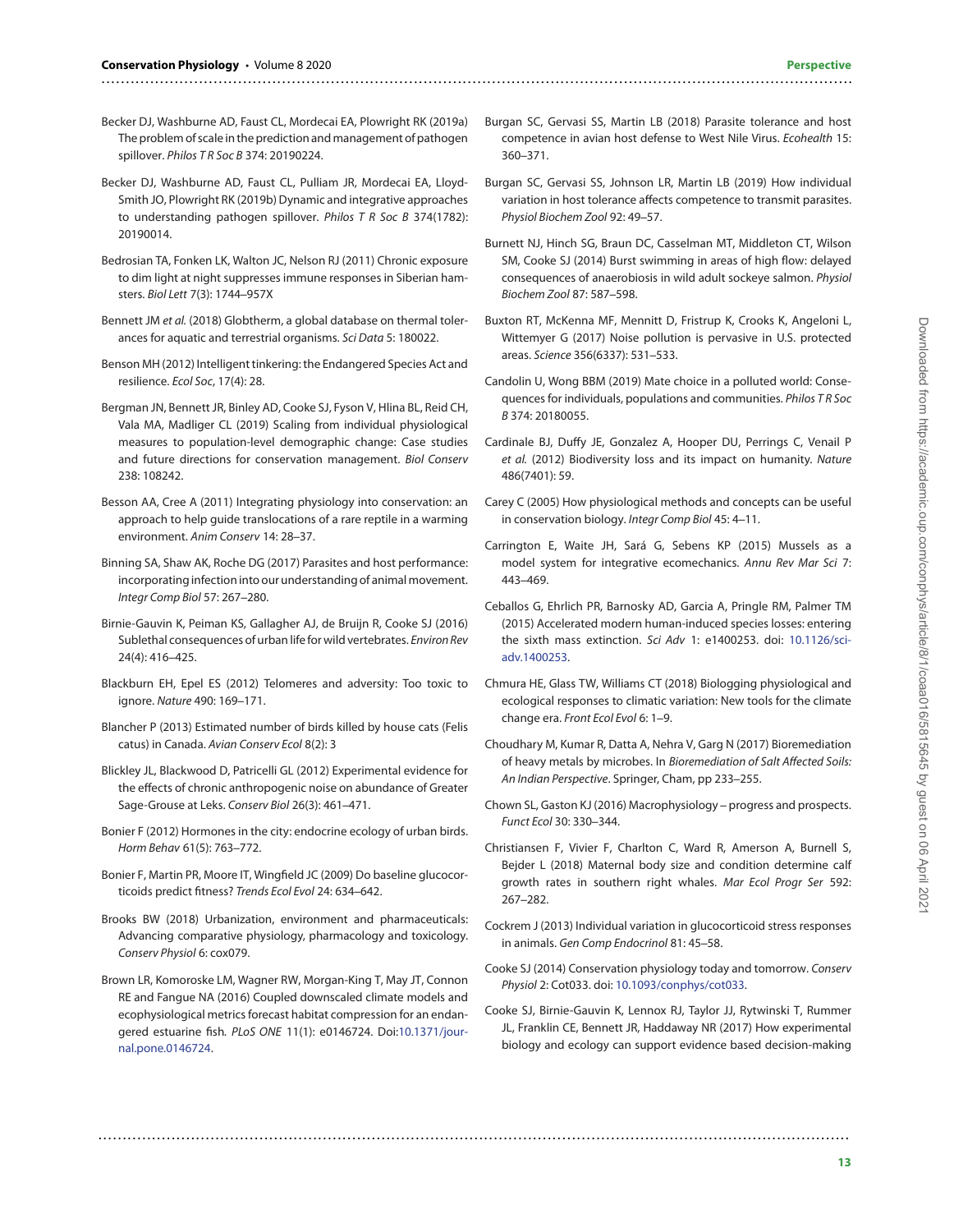## in conservation: avoiding pitfalls and enabling application. Conserv Physiol 5: cox043.

..........................................................................................................................................................

- <span id="page-13-1"></span>Cooke SJ, O'Connor CM (2010) Making conservation physiology relevant to policy makers and conservation practitioners. Conserv Lett 3: 159–166.
- <span id="page-13-10"></span>Cooke SJ, Bennett JR, Jones HP (2019) We have a long way to go if we want to realize the promise of the "Decade on Ecosystem Restoration". Conserv Sci Pract 1: e129.
- <span id="page-13-11"></span>Cooke SJ, Suski CD (2008) Ecological restoration and physiology: an overdue integration. BioScience 58: 957–968. https://royalsociety [publishing.org/doi/10.1098/rsbl.2012.0927.](https://royalsocietypublishing.org/doi/10.1098/rsbl.2012.0927)
- <span id="page-13-5"></span>Cooke SJ, Blumstein DT, Buchholz R, Caro T, Fernández-Juricic E, Franklin CE, et al. (2013b). Physiology, behavior, and conservation. Physiol Biochem Zool 87(1): 1–14.
- <span id="page-13-2"></span>Cooke SJ, Sack L, Franklin CE, Farrell AP, Beardall J, Wikelski M, Chown SL (2013a) What is conservation physiology? Perspectives on an increasingly integrated and essential science. Conserv Physiol 1(1): cot001.
- <span id="page-13-0"></span>Coristine LE, Robillard CM, Kerr JT, O'Connor CM, Lapointe D, Cooke SJ (2014) A conceptual framework for the emerging discipline of conservation physiology. Conserv Physiol 2: Cou033. [https://doi.](https://doi.org/10.1093/conphys/cou033) [org/10.1093/conphys/cou033.](https://doi.org/10.1093/conphys/cou033)
- <span id="page-13-15"></span>Crino OL, Johnson EE, Blickley JL, Patricelli GL, Breuner CW (2013) Effects of experimentally elevated traffic noise on nestling white-crowned sparrow stress physiology, immune function and life history. J Exp Biol 216: 2055–2062.
- <span id="page-13-8"></span>Cvitanovic C, Hobday AJ, Van Kerkhoff L, Wilson SK, Dobbs K, Marshall NA (2015) Improving knowledge exchange among scientists and decision-makers to facilitate the adaptive governance of marine resources: a review of knowledge and research needs. Ocean Coast Manage 112: 25–35.
- <span id="page-13-9"></span>Cvitanovic C, Howden M, Colvin RM, Norström A, Meadow AM, Addison PFE (2019) Maximising the benefits of participatory climate adaptation research by understanding and managing the associated challenges and risks. Environ Sci Policy 94: 20–31.
- <span id="page-13-7"></span>Cvitanovic C, McDonald J, Hobday AJ (2016) From science to action: principles for undertaking environmental research that enables knowledge exchange and evidence-based decision making.J Environ Manage 183: 864–874.
- <span id="page-13-26"></span>Dahlke FT, Butzin M, Nahrgang J, Puvanendran V, Mortensen A, Pörtner HO, Storch D (2018) Northern cod species face spawning habitat losses if global warming exceeds 1.5◦C. Sci Adv 4.
- <span id="page-13-16"></span>Daszak P, Cunningham AA, Hyatt AD (2001) Anthropogenic environmental change and the emergence of infectious diseases in wildlife. Acta Tropica 78: 103–116.
- <span id="page-13-27"></span>De la Barrera E, Andrade JL (2005) Challenges to plant megadiversity: how environmental physiology can help. New Phytol 167: 5–8.

- <span id="page-13-25"></span>Deutsch C, Ferrel A, Seibel B, Portner HO, Huey RB (2015) Climate change tightens a metabolic constraint on marine habitats. Science 348: 1132–1135.
- <span id="page-13-24"></span>Deutsch CA, Tewksbury JJ, Huey RB, Sheldon KS, Ghalambor CK, Haak DC, Martin PR (2008) Impacts of climate warming on terrestrial ectotherms across latitude. Proc Natl Acad Sci USA 105: 6668–6672.
- <span id="page-13-21"></span>Deutsch CA, Tewksbury JJ, Tigchelaar M, Battisti DS, Merrill SC, Huey RB, Naylor RL (2018) Increase in crop losses to insect pests in a warming climate. Science 361: 916–919.
- <span id="page-13-23"></span>Diamond SE, Chick LD, Perez A, Strickler SA, Martin RA (2018) Evolution of thermal tolerance and its fitness consequences: parallel and nonparallel responses to urban heat islands across three cities. Proc R Soc B 285: 20180036.
- <span id="page-13-20"></span>Dillon ME, Wang G, Huey RB (2010) Global metabolic impacts of recent climate warming. Nature 467: 704–707.
- <span id="page-13-22"></span>Dunne JP, Stouffer RJ, John JG (2013) Reductions in labour capacity from heat stress under climate warming. Nat Clim Change 3: 563–566.
- Díaz S, Fargione J, Chapin III FS, Tilman D (2006) Biodiversity loss threatens human well-being. PLoS Biol 4(8): e277.
- <span id="page-13-14"></span>Díaz-Álvarez EA, Lindig-Cisneros R, De la Barrera E (2018) Biomonitors of atmospheric nitrogen deposition: potential uses and limitations. Conserv Physiol 6: coy011.
- <span id="page-13-12"></span>Dickens MJ, Bentley GE (2014) Stress, captivity, and reproduction in a wild bird species. Horm Behav 66: 685–693.
- <span id="page-13-13"></span>Dickens MJ, Delehanty DJ, Romero LM (2009) Stress and translocation: alterations in the stress physiology of translocated birds. Proc R Soc B Biol Sci 276(1664): 2051–2056.
- <span id="page-13-19"></span>Dicks LV, Walsh JC, Sutherland WJ (2014) Organising evidence for environmental management decisions: a '4S'hierarchy. Trends Ecol Evol 29(11): 607–613.
- <span id="page-13-6"></span>Dilling L, Lemos, MC (2011) Creating usable science: Opportunities and constraints for climate knowledge use and their implications for science policy. Global Environ Change 21(2): 680–689.
- <span id="page-13-4"></span>Donlan CJ (ed) (2015) Proactive Strategies for Protecting Species: Prelisting Conservation and the Endangered Species Act. Univ of California Press, Berkeley
- <span id="page-13-18"></span>Downs CJ, Adelman JS, Demas GE (2014) Mechanisms and methods in ecoimmunology: Integrating within-organism and betweenorganism processes. Integr Comp Biol 54: 340–352.
- <span id="page-13-17"></span>Downs CJ, Schoenle LA, Han BA, Harrison JF, Martin LB (2019) Scaling of host competence. Trends Parasitol 35(3): 182–192.
- <span id="page-13-3"></span>Drechsler M, Eppink FV, Wätzold F (2011) Does proactive biodiversity conservation save costs? Biodivers Conserv 20(5): 1045–1055.
- <span id="page-13-28"></span>Dwyer RG, Campbell HA, Pillans RD, Watts ME, Lyon BJ, Guru SM, Dinh MN, Possingham HP, Franklin CE (2019) Using individual-based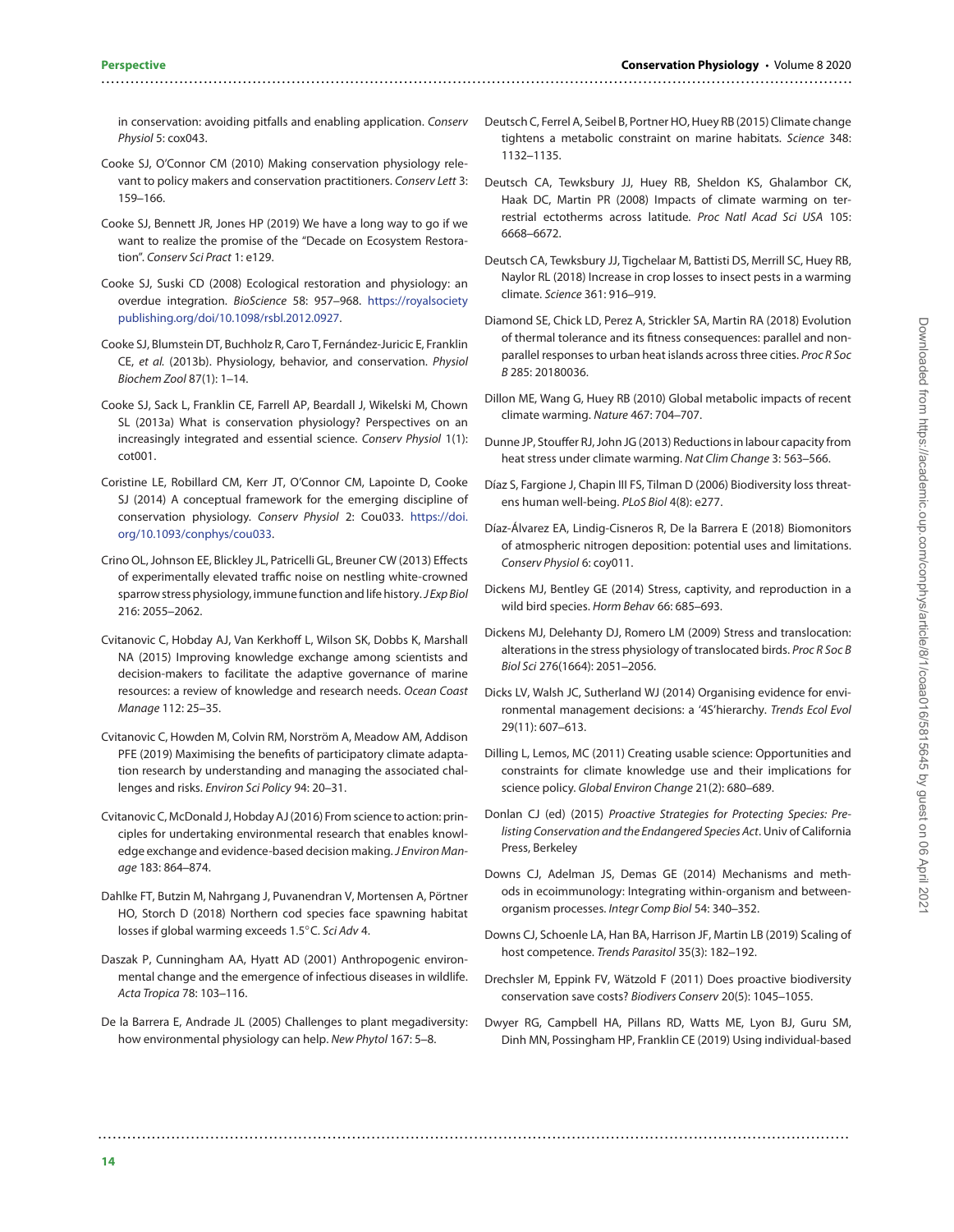movement information to identify spatial conservation priorities for mobile species. Conserv Biol 33: 1426–1437. doi: [10.1111/cobi.13328.](https://doi.org/10.1111/cobi.13328)

- <span id="page-14-3"></span>Ellis RD, McWhorther TJ, Maron M (2012) Integrating landscape ecology and conservation physiology. Landsc Ecol 27: 1–12.
- <span id="page-14-23"></span>English PB, Richardson MJ, Garzon-Galvis C (2018) From crowdsourcing to extreme citizen science: Participatory research for environmental health. Annu Rev Public Health 39: 335–350.
- Falchi F, Cinzano P, Duriscoe D, Kyba CCM, Elvidge C, Baugh K, Portnov BA, Rybnikova NA, Furgoni R. The new world atlas of artificial night sky brightness. Sci Adv 2(6): e1600377
- <span id="page-14-6"></span>Fazey I, Fazey JA, Salisbury JG, Lindenmayer DB, Dovers S (2006) The nature and role of experiential knowledge for environmental conservation. Environ Conserv 33(1): 110.
- <span id="page-14-15"></span>Fenkes M, Shiels HA, Fitzpatrick JL, Nudds RL (2016) The potential impacts of migratory difficulty, including warmer waters and altered flow conditions, on the reproductive success of salmonid fishes. Comp Biochem Physiol A Mol Integr Physiol 193: 11–21.
- <span id="page-14-5"></span>Fischer J, Peterson GD, Gardner TA, Gordon LJ, Fazey I, Elmqvist T, et al. (2009) Integrating resilience thinking and optimisation for conservation. Trends Ecol Evol 24(10): 549–554.
- <span id="page-14-0"></span>Franklin CE, Seebacher F (2012) Editors) Special Issue: Conservation Physiology: integrating physiological mechanisms with ecology and evolution to predict responses of organisms to environmental change. Philos T R Soc B 367: 1607–1779.
- <span id="page-14-22"></span>Franklinos LHV, Jones KE, Redding DW, Abubakar I (2019) The effect of global change on mosquito-borne disease. Lancet Infect Dis 19: e302–e312.
- <span id="page-14-25"></span>Fraser KC, Davies KTA, Davy CM, Ford AT, Flockhart DTT, Martins EG (2018) Tracking the conservation promise of movement ecology. Front Ecol Evol 6(150).
- <span id="page-14-2"></span>Frasier TR, Hamilton PK, Brown M, Kraus SD, White B (2009) Sources and rates of errors in methods of individual identification for North Atlantic right whales. J Mammal 90: 1246–1255.
- <span id="page-14-11"></span>Fu YB, Ahmed Z, Diederichsen A (2015) Towards a better monitoring of seed ageing under ex situ seed conservation. Conserv Physiol 3(1). <https://doi.org/10.1093/conphys/cov026>
- <span id="page-14-13"></span>Garbulsky MF, Peñuelas J, Gamon J, Inoue Y, Filella I (2011) The photochemical reflectance index (PRI) and the remote sensing of leaf, canopy and ecosystem radiation use efficiencies: A review and metaanalysis. Remote Sens Environ 115: 281–297.
- <span id="page-14-27"></span>Garnett ST et al. (2018) A spatial overview of the global importance of Indigenous lands for conservation. Nat Sustain 1: 369–374.
- <span id="page-14-9"></span>Gaston KJ (2018) Lighting up the nighttime. Science 362: 744–746.
- <span id="page-14-24"></span>Gaston KJ, Bennie J, Davies TW, Hopkins J (2013) The ecological impacts of nighttime light pollution: A mechanistic appraisal. Biol Rev 88: 912–927.
- Gaston KJ, Holt LA (2018) Nature, extent and ecological implications of night-time light from road vehicles. J Appl Ecol 55(5): 2296–2307.
- <span id="page-14-14"></span>Gaston KJ, Visser ME, Hölker F (2015) The biological impacts of artificial light at night: The research challenge. Philos T R Soc B 370: 20140133.
- <span id="page-14-20"></span>Gervasi SS, Civitello DJ, Kilvitis HJ, Martin LB (2015) The context of host competence: a role for plasticity in host–parasite dynamics. Trends Parasitol 31: 419–425.
- Gervasi SS, Burgan SC, Hofmeister E, Unnasch TR (1859) Martin LB (2017) Stress hormones predict a host superspreader phenotype in the West Nile virus system. Proc R Soc B 284: 20171090.
- Greggor AL, Blumstein DT, Wong BBM et al. (2019) Using animal behavior in conservation management: a series of systematic reviews and maps. Environ Evid 8: 23. <https://doi.org/10.1186/s13750-019-0164-4>
- <span id="page-14-1"></span>Hamilton PK, Knowlton AR, Marx MK (2007) Right whales tell their own stories: The photo-identification catalog. In SD Kraus, RM Rolland, eds, The Urban Whale: North Atlantic Right Whales at the Crossroads. Harvard University Press, Cambridge
- <span id="page-14-19"></span>Han BA, Schmidt JP, Bowden SE, Drake JM (2015) Rodent reservoirs of future zoonotic diseases. Proc Natl Acad Sci 112: 7039–7044.
- <span id="page-14-12"></span>Hansen AJ, DeFries R (2007). Ecological mechanisms linking protected areas to surrounding lands. Ecol Appl 17(4): 974–988.
- <span id="page-14-16"></span>Harris R, Beaumont L, Vance T, Tozer C, Remenyi T, Perkins-Kirkpatrick S, Mitchell P, Nicotra A, McGregor S, Andrew N (2018) Biological responses to the press and pulse of climate trends and extreme events. Nat Clim Change 8(7): 579.
- <span id="page-14-8"></span>Haynes A, Popek R, Boles M, Paton-Walsh C, Robinson SA (2019) Roadside moss turfs in South East Australia capture more particulate matter along an urban gradient than a common native tree species. Atmosphere 10: 224.
- <span id="page-14-10"></span>Hayward MW et al. (2019) Reintroducing rewilding to restoration – Rejecting the search for novelty. Biol Conserv 233: 255–259.
- <span id="page-14-26"></span>He KS, Bradley BA, Cord AF, Rocchini D, Tuanmu M-N, Schmidtlein S, Turner W, Wegmann M, Pettorelli N (2015) Will remote sensing shape the next generation of species distribution models? Remote Sens Ecol Conserv 1: 4–18.
- <span id="page-14-17"></span>Helmuth B, Russell BD, Connell SD, Dong Y, Harley CDG, Lima FP, Sará G, Williams GA, Mieszkowska N (2014) Beyond long-term averages: making biological sense of a rapidly changing world. Clim Change Resp 1: 6.
- <span id="page-14-7"></span>Herrick JE, Schuman GE, Rango A (2006) Monitoring ecological processes for restoration projects. J Nat Conserv 14(3–4): 161–171.
- <span id="page-14-18"></span>Hill-Cawthorne G, Sorrell T (2016) Future directions for public health research in emerging infectious diseases. Public Health Res Pract 26: e2651655.
- <span id="page-14-21"></span>Hing S, Narayan EJ, Thompson RCA, Godfrey SS (2016) The relationship between physiological stress and wildlife disease: consequences for health and conservation. Wildl Res 43: 51–60.
- <span id="page-14-4"></span>Hirsch PD, Adams WM, Brosius JP, Zia A, Bariola N, Dammert JL (2011) Acknowledging conservation trade-offs and embracing complexity. Conserv Biol 25(2): 259–264.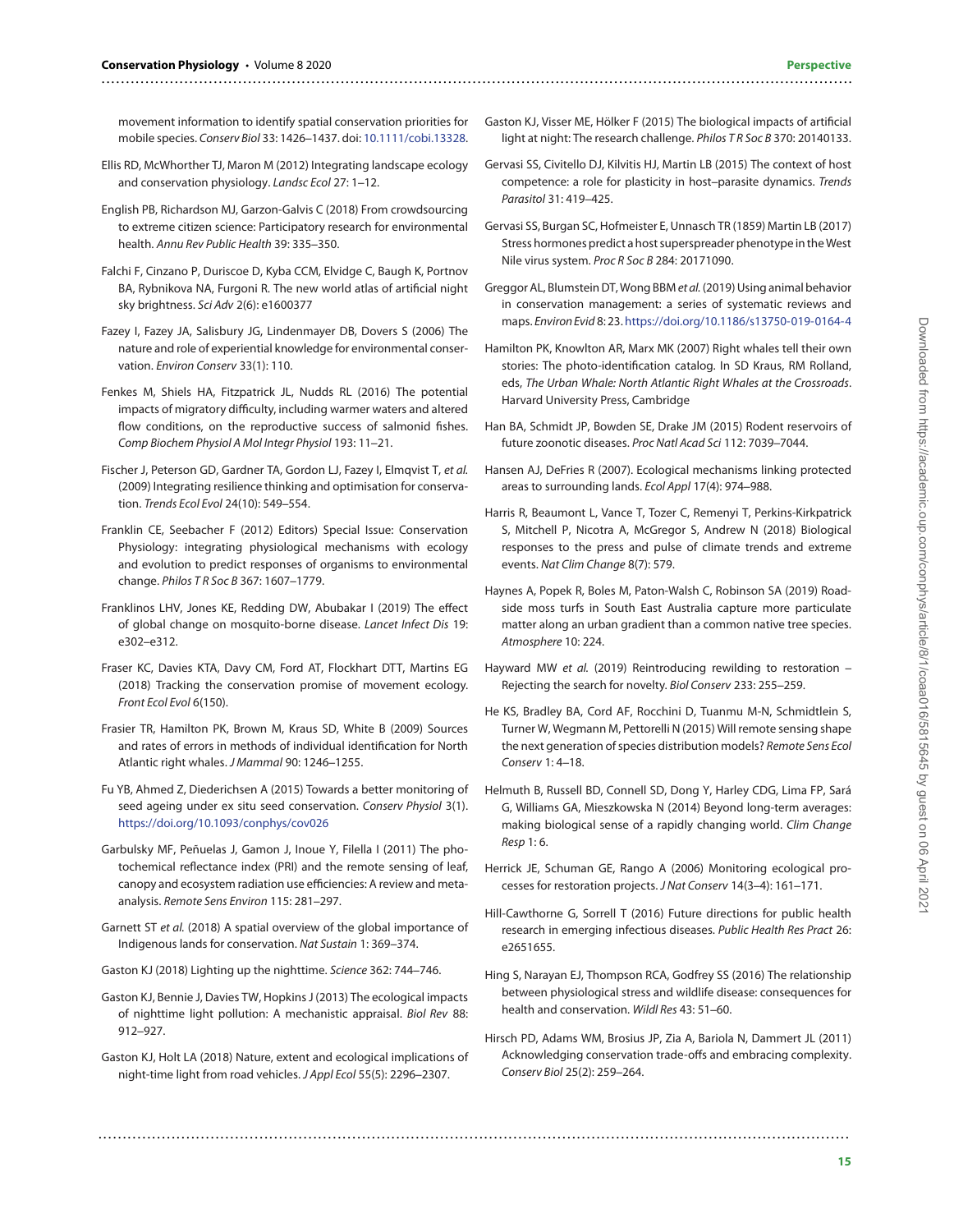<span id="page-15-8"></span>Huang W, Daboussi F (2017) Genetic and metabolic engineering in diatoms. Philos T R Soc B Biol Sci, 372(1728): 20160411.

..........................................................................................................................................................

- <span id="page-15-20"></span>Huey RB, Kingsolver JG (2019) Climate warming, resource availability, and the metabolic meltdown of ectotherms. Am Nat 194: E140–E150.
- <span id="page-15-10"></span>Hughes TP et al. (2017) Coral reefs in the Anthropocene. Nature 546: 82–90.
- <span id="page-15-14"></span>Jackson JA, Hall AJ, Friberg IM, Ralli C, Lowe A, Zawadzka M, Turner AK, Stewart A, Birtles RJ, Paterson S (2014) An immunological marker of tolerance to infection in wild rodents. PLoS Biology 12: e1001901.
- <span id="page-15-21"></span>Janion-Scheepers C, Phillips L, Sgro CM, Duffy GA, Hallas R, Chown SL (2018) Basal resistance enhances warming tolerance of alien over indigenous species across latitude. Proc Natl Acad Sci U S A 115: 145–150.
- <span id="page-15-3"></span>Jeffres CA, Opperman JJ, Moyle PB (2008) Ephemeral floodplain habitats provide best growth conditions for juvenile Chinook salmon in a California river. Environ Biol Fish 83: 449–458. doi: [10.1007/s10641-008-9367-1.](https://doi.org/10.1007/s10641-008-9367-1)
- <span id="page-15-12"></span>Jones KE, Patel NG, Levy MA, Storeygard A, Balk D, Gittleman JL, Daszak P (2008) Global trends in emerging infectious diseases. Nature 451: 990–993.
- <span id="page-15-6"></span>French K, Robinson SA, Lia J (2017) Thermotolerance capacities of native and exotic coastal plants will lead to changes in species composition under increased heat waves. Conserv Physiol, 5(1) Cox029. [https://doi.](https://doi.org/10.1093/conphys/cox029) [org/10.1093/conphys/cox029](https://doi.org/10.1093/conphys/cox029)
- Kark S, Iwaniuk A, Schalimtzek A, Banker E (2006) Living in the city: can anyone become an 'urban exploiter'? J Biogeogr 34(4): 638–651.
- <span id="page-15-1"></span>Kaplan-Hallam M, Bennett NJ (2018) Adaptive social impact management for conservation and environmental management. Conserv Biol 32(2): 304–314.
- <span id="page-15-22"></span>Kattge J et al. (2011) Try - a global database of plant traits. Global Change Biol 17: 2905–2935.
- <span id="page-15-2"></span>Killen SS, Marras S, Metcalfe NB, McKenzie DJ, Domenici P (2013) Environmental stressors alter relationships between physiology and behaviour. Trends Ecol Evol 28(11): 651–658.
- <span id="page-15-5"></span>Kleist NJ, Guralnick RP, Cruz A, Lowry CA, Francis CD (2018) Chronic anthropogenic noise disrupts glucocorticoid signaling and has multiple effects on fitness in an avian community. PNAS 115: E648–E657.
- <span id="page-15-23"></span>Lapointe Det al. (2018) Predicted impacts of climate warming on aerobic performance and upper thermal tolerance of six tropical freshwater fishes spanning three continents. Conserv Physiol 6: Coy056. doi: [10.1093/conphys/coy056.](https://doi.org/10.1093/conphys/coy056)
- <span id="page-15-9"></span>Lebreton LCM, van der Zwet J, Damsteeg JW, Slat B, Andrady A, Reisser J (2017) River plastic emissions to the world's oceans. Nat Commun 8(15611): doi[:10.1038/ncomms15611.](https://doi.org/10.1038/ncomms15611)
- <span id="page-15-17"></span>Leclere D, Obersteiner M, Alkemade R, Almond R, Barrett M, Bunting G et al. (2018) Towards pathways bending the curve

..........................................................................................................................................................

terrestrial biodiversity trends within the 21st century. IIASA DOI[:10.22022/ESM/04-2018.15241.](https://doi.org/10.22022/ESM/04-2018.15241)

- <span id="page-15-19"></span>Leulier F, MacNeil LT, Lee WJ, Rawls JF, Cani PD, Schwarzer M, Zhao L, Simpson SJ (2017) Integrative physiology: At the crossroads of nutrition, microbiota, animal physiology, and human health. Cell Metab 25: 522–534.
- <span id="page-15-18"></span>Lynch AJ, Cowx IG, Fluet-Chouinard EF, Glaser SM, Phang SC et al. (2017) Inland fisheries – Invisible but integral to the UN Sustainable Development Agenda for ending poverty by 2030. Global Environ Change 47: 167–173.
- <span id="page-15-16"></span>Mace GM, Barrett M, Burgess ND, Cornell SE, Freeman R, Grooten M, Purvis A (2018) Aiming higher to bend the curve of biodiversity loss. Nat Sustain 1(9): 448.
- <span id="page-15-25"></span>MacMillan HA (2019) Dissecting cause from consequence: a systematic approach to thermal limits. J Exp Biol 222: jeb191593.
- <span id="page-15-24"></span>Madliger CL, Love OP (2015) The power of physiology in changing landscapes: Considerations for the continued integration of conservation and physiology. Integr Comp Biol 55: 545–553.
- Madliger CL, Love OP, Hultine KR, Cooke SJ (2018a) The conservation physiology toolbox: status and opportunities. Conserv Physiol 6. doi: [10.1093/conphys/coy029.](https://doi.org/10.1093/conphys/coy029)
- <span id="page-15-7"></span>Madliger CL, Love OP (2014) The need for a predictive, contextdependent approach to the application of stress hormones in conservation. Conserv Biol 28: 283–287.
- <span id="page-15-0"></span>Madliger CL et al. (2016) Success stories and emerging themes in conservation physiology. Conserv Physiol 4: Cov57.
- <span id="page-15-4"></span>Madliger CL, Franklin CE, Hultine KR, van Kleunen M, Lennox RJ, Love OP, Rummer JL, Cooke SJ (2017) Conservation physiology and the quest for a "good" Anthropocene. Conserv Physiol 5: cox003.
- Mahatabuddin S, Tsuda S (2018) Applications of antifreeze proteins: practical use of the quality products from Japanese fishes. In M Iwaya-Inoue, M Sakurai, M Uemura, eds, Survival Strategies in Extreme Cold and Desiccation. Advances in Experimental Medicine and Biology Vol 1081. Springer, Singapore
- <span id="page-15-11"></span>Malenovsky Z, Lucieer A, King DH, Turnbull JD, Robinson SA (2017) Unmanned aircraft system advances health mapping of fragile polar vegetation. Methods Ecol Evol 8: 1842–1857.
- Mangiagalli M, Brocca S, Orlando M, Lotti M (2019) The "cold revolution". Present and future applications of cold-active enzymes and icebinding proteins. New Biotechnol 55: 5–11.
- <span id="page-15-13"></span>Martin LB et al. (2019) Extreme competence: Keystone hosts of infections. Trends Ecol Evol 34: 303–314.
- <span id="page-15-15"></span>Martin LB, Vitousek M, Donald JW, Flock T, Fuxjager MJ, Goymann W, Hau M, Husak J, Johnson MA, Kircher B (2018) IUCN conservation status does not predict glucocorticoid concentrations in reptiles and birds. Integr Comp Biol 58: 800–813.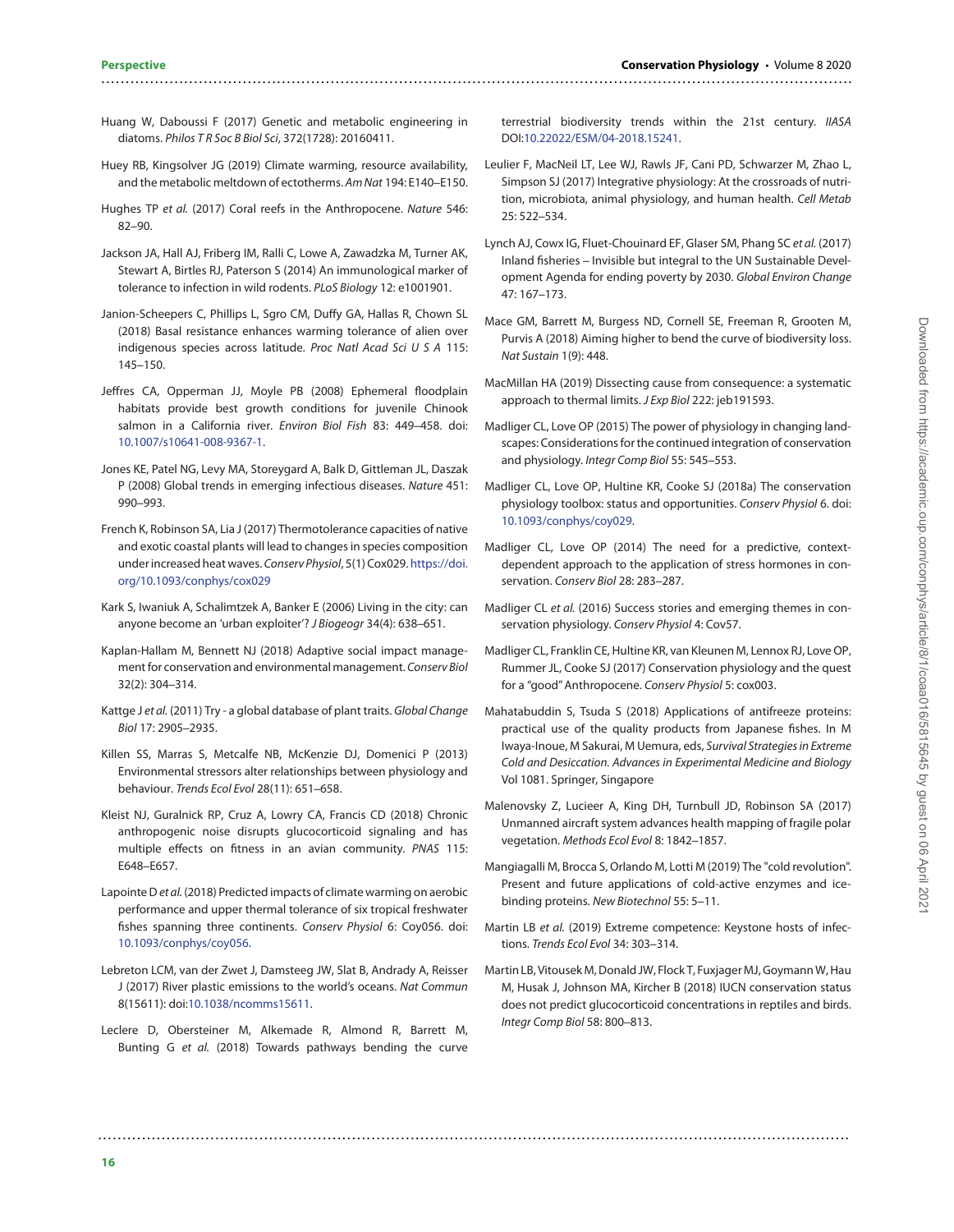<span id="page-16-22"></span>Martin LB, Burgan SC, Adelman JS, Gervasi SS (2016) Host competence: an organismal trait to integrate immunology and epidemiology. Integr Comp Biol in press.

<span id="page-16-25"></span>Martins EG, Hinch SG, Cooke SJ, Patterson DA (2012) Climate effects on growth, phenology, and survival of sockeye salmon (Oncorhynchus nerka): a synthesis of the current state of knowledge and future research directions. Rev Fish Biol Fish 22(4): 887–914.

- <span id="page-16-10"></span>Mason G (2010) Species differences in responses to captivity: stress, welfare and the comparative method. Trends Ecol Evol 25: 713–721.
- <span id="page-16-6"></span>McDonnell MJ, Hahs AK (2015) Adaptation and adaptedness of organisms to urban environments. Annu Rev Ecol Evol Syst 46: 261–280.
- <span id="page-16-12"></span>McDowell N, Pockman WT, Allen CD, Cobb N, Kolb T, Plaut J, Sperry J, West A, Williams DG, Yepez EA (2008) Mechanisms of plant survival and mortality during drought: why do some plants survive while others succumb to drought? New Phytol 178: 719–739.
- <span id="page-16-24"></span>McGill BJ, Dornelas M, Gotelli NJ, Magurran AE (2015) Fifteen forms of biodiversity trend in the Anthropocene. Trends Ecol Evol 30(2): 104–113.
- McKinley DC et al. (2017) Citizen science can improve conservation science, natural resource management, and environmental protection. Biol Conserv 208: 15–28.
- <span id="page-16-2"></span>Meadow AM, Ferguson DB, Guido Z, Horangic A, Owen G, Wall T (2015) Moving toward the deliberate coproduction of climate science knowledge. Weather Clim Soc 7(2): 179191.
- <span id="page-16-26"></span>Millington JW, Rideout EJ (2018) Sex differences in drosophila development and physiology. Curr Opin Physiol 6: 46–56.
- <span id="page-16-3"></span>Møller, AP (2009) Successful city dwellers: a comparative study of the ecological characteristics of urban birds in the Western Palearctic. Oecologia 159(4): 849-858.
- Mordecai EA, Caldwell JM, Grossman MK, Lippi CA, Johnson LR, Neira M, Rohr JR, Ryan SJ, Savage V, Shocket MS (2019) Thermal biology of mosquito-borne disease. Ecol Lett 22(10): 1690–1708.
- <span id="page-16-23"></span>Mordecai EA et al. (2017) Detecting the impact of temperature on transmission of Zika, dengue, and chikungunya using mechanistic models. PLoS Negl Trop Dis 11. 4: e0005568.
- <span id="page-16-16"></span>Morley EL, Jones G, Radford AN (2014) The importance of invertebrates when considering the impacts of anthropogenic noise. Proc R Soc B 281(1776): 1471–2954.
- <span id="page-16-28"></span>Nichols SJ, Peat M, Webb JA (2017) Challenges for evidence-based environmental management: what is acceptable and sufficient evidence of causation? Freshw Sci 36: 240–249.
- <span id="page-16-0"></span>North Atlantic Right Whale Consortium. (2019). North Atlantic Right Whale Consortium 2019 Database. Anderson Cabot Center for Ocean Life at the New England Aquarium, Boston. *<*[https://www.narwc.org/](https://www.narwc.org/protect $
elax >$) [\protect\\$\relax>\\$.](https://www.narwc.org/protect $
elax >$)
- <span id="page-16-18"></span>Nourani E, Yamaguchi NM, Higuchi H (2017) Climate change alters the optimal wind-dependent flight routes of an avian migrant. Proc R Soc B Biol Sci 284: 20170149–20170146.

- <span id="page-16-11"></span>Nowakowski AJ, Frishkoff LA, Thompson ME, Smith TM, Todd BD (2018) Phylogenetic homogenization of amphibian assemblages in humanaltered habitats across the globe. Proc Natl Acad Sci USA 115: E3454– E3462.
- <span id="page-16-17"></span>O'Connor JJ, Fobert EK, Besson M, Jacob H, Lecchini D (2019) Live fast, die young: Behavioural and physiological impacts of light pollution on a marine fish during larval recruitment. Mar Pollut Bull 146: 908–914.
- <span id="page-16-27"></span>Oleson KW, Monaghan A, Wilhelmi O, Barlage M, Brunsell N, Feddema J, Hu L, Steinhoff DF (2013) Interactions between urbanization, heat stress, and climate change. Clim Change 129: 525–541.
- <span id="page-16-13"></span>Patricelli GL, Blickley JL, Hooper SL (2013) Recommended management strategies to limit anthropogenic noise impacts on greater sagegrouse in Wyoming. Hum-WildlInteract 7: 230–249.
- <span id="page-16-5"></span>Parker TS, Nilon CH (2012) Urban landscape characteristics correlated with the synurbanization of wildlife. Landscape Urban Plan 106(4): 316–325.
- <span id="page-16-21"></span>Paull SH, Song S, McClure KM, Sackett LC, Kilpatrick AM, Johnson PT (2011) From superspreaders to disease hotspots: linking transmission across hosts and space. Front Ecol Environ 10: 75–82.
- <span id="page-16-19"></span>Pecl GT, Araújo MB, Bell JD, Blanchard J, Bonebrake TC et al. (2017) Biodiversity redistribution under climate change: Impacts on ecosystems and human well-being. Science 355(6332): eaai9214.
- <span id="page-16-14"></span>Payne R, Webb D (1971) Orientation by means of long range acoustic signalling in baleen whales. Ann N Y Acad Sci 188(1): 110–141.
- <span id="page-16-8"></span>Perino A et al. (2019) Rewilding complex ecosystems. Science 364: eaav5570.
- <span id="page-16-1"></span>Pettis HM, Rolland RM, Hamilton PK, Knowlton AR, Burgess EA, Kraus SD (2017) Body condition changes arising from natural factors and fishing gear entanglements in North Atlantic right whales Eubalaena glacialis. Endanger Species Res 32: 237–249.
- <span id="page-16-7"></span>Pettorelli N, Barlow J, Stephens PA, Durant SM, Connor B, Schulte to Bühne H, Sandom CJ, Wentworth J, du Toit JT (2018) Making rewilding fit for policy. J Appl Ecol 55: 1114–1125.
- <span id="page-16-29"></span>Pimm SL, Alibhai S, Bergl R, Dehgan A, Giri C, Jewell Z, Joppa L, Kays R, Loarie S (2015) Emerging technologies to conserve biodiversity. Trends Ecol Evol 30: 685–696.
- <span id="page-16-20"></span>Plowright RK, Becker DJ, McCallum H, Manlove KR (2019) Sampling to elucidate the dynamics of infections in reservoir hosts. Philos T R Soc B 374: 20180336.
- <span id="page-16-15"></span>Popper AN, Hastings MC (2009) The effects of anthropogenic sources of sound on fishes. J Fish Biol 75(3): 455–489.
- <span id="page-16-9"></span>Post E (2004) Time lags in terrestrial and marine environments, In: Stenseth, N.Ch. et al. (Ed.) Marine Ecosystems and Climate Variation. The North Atlantic: A Comparative Perspective. pp 165–167
- <span id="page-16-4"></span>Prange S, Gehrt SD, Wiggers EP (2003) Demographic factors contributing to high racoon densities in urban landscapes. J Wildl Manage 67(2): 324–333.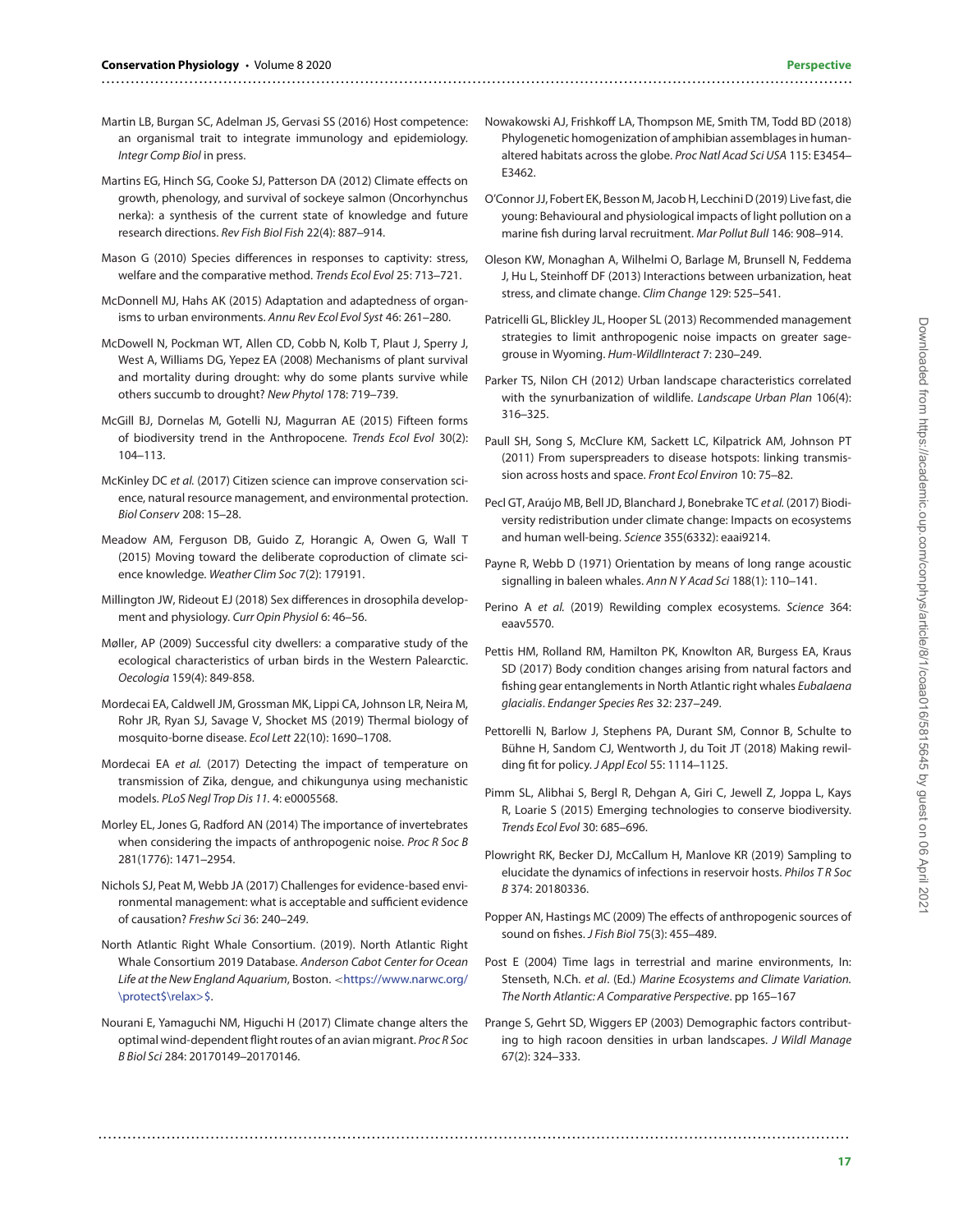- <span id="page-17-10"></span>Pryor GS (2014) Tadpole nutritional ecology and digestive physiology: implications for captive rearing of larval anurans. Zoo Biol 33(6): 502–507.
- <span id="page-17-21"></span>Pullin AS, Stewart GB (2006) Guidelines for systematic review in conservation and environmental management. Conserv Biol 20(6): 1647–1656.
- <span id="page-17-2"></span>Pywell RF, Bullock JM, Roy DB, Warman L, Walker KJ, Rothery P (2003) Plant traits as predictors of performance in ecological restoration. J Appl Ecol 40: 65–77.
- <span id="page-17-22"></span>Reid AJ, Brooks JL, Dolgova L, Laurich B, Sullivan BG, Szekeres P, Wood SL, Bennett JR, Cooke SJ (2017) Post-2015 Sustainable Development Goals still neglecting their environmental roots in the Anthropocene. Environ Sci Policy 77: 179–184.
- <span id="page-17-7"></span>Ricklefs RE, Wikelski M (2002) The physiology/life-history nexus. Trends Ecol Evol 17: 462–468.
- <span id="page-17-4"></span>Rivkin LR, Santangelo JS, Alberti M, Aronson MFJ, de Keyzer CW (2019) A roadmap for urban evolutionary ecology. Evol Appl 12(3): 384–398.
- <span id="page-17-5"></span>Robert KA, Lesku JA, Partecke J, Chambers B (2015) Artificial light at night desynchronizes strictly seasonal reproduction in a wild mammal. Proc R Soc B 282(1816): 1471–2954.
- <span id="page-17-19"></span>Robinson SA, King DH, Bramley-Alves J, Waterman MJ, Ashcroft MB, Wasley J, Turnbull JD, Miller RE, Ryan-Colton E, Benny T, Mullany K, Clarke LJ, Barry LA, Hua Q (2018) Rapid change in East Antarctic terrestrial vegetation in response to regional drying. Nat Clim Change 8(10): 879–884.
- <span id="page-17-14"></span>Rockström J et al. (2009) A safe operating space for humanity. Science 461: 472–475.
- <span id="page-17-0"></span>Rolland RM, Schick RS, Pettis HM, Knowlton AR, Hamilton PK, Clark JS, Kraus SD (2016) Health of North Atlantic right whales Eubalaena glacialis over three decades: from individual health to demographic and population health trends. Mar Ecol Progr Ser 542: 265–282.
- <span id="page-17-8"></span>Roth TL (2006) A review of the reproductive physiology of rhinoceros species in captivity. Int Zoo Yearb 40(1): 130–143.
- <span id="page-17-27"></span>Scherer L, Behrens P, de Koning A, Heijungs R, Sprecher B, Tukker A (2018) Trade-offs between social and environmental Sustainable Development Goals. Environ Sci Policy 90: 65–72.
- <span id="page-17-17"></span>Semeniuk CAD, Bourgeon S, Smith SL, Rothley KD (2009b) Hematological differences between stingrays at tourist and non-visited sites suggest physiological costs of wildlife tourism. Biol Conserv 142: 1818–1829.
- <span id="page-17-15"></span>Semeniuk CAD, Haider W, Beardmore B, Rothley KD (2009a) A multiattribute trade-off approach for advancing the management of marine wildlife tourism: a quantitative assessment of heterogeneous visitor preferences. Aquat Conserv 19: 194–208.
- <span id="page-17-16"></span>Semeniuk CAD, Speers-Roesch B, Rothley KD (2007) Using fatty-acid profile analysis as an ecologic indicator in the management of tourist impacts on marine wildlife: a case of stingray-feeding in the Caribbean. Environ Manage 40: 665–677.

<span id="page-17-3"></span>Shochat E, Warren PS, Faeth SH, McIntyre NE, Hope D (2006) From patterns to emerging processes in mechanistic urban ecology. Trends Ecol Evol 21(4): 186–191.

- <span id="page-17-9"></span>Silla AJ, Byrne PG (2019) The role of reproductive technologies in amphibian conservation breeding programs. Annu Rev Anim Biosci 2019 7(1): 499–519.
- <span id="page-17-24"></span>Silvertown J et al. (2011) Citizen science reveals unexpected continentalscale evolutionary change in a model organism. PLoS ONE 6: e18927.
- <span id="page-17-25"></span>Simpson SJ, Raubenheimer D (2012) The Nature of Nutrition. A Unifying Framework from Animal Adaptation to Human Obesity. Princeton University Press, Princeton.
- <span id="page-17-18"></span>Sorenson GH, Dey CJ, Madliger CL, Love OP (2017) Effectiveness of baseline corticosterone as a monitoring tool for fitness: a meta-analysis in seabirds. Oecologia 183: 353–365.
- <span id="page-17-23"></span>Sternberg ED, Thomas MB (2014) Local adaptation to temperature and the implications for vector-borne diseases. Trends Parasitol 30: 115–122.
- <span id="page-17-26"></span>Stillman JH, Paganini AW (2015) Biochemical adaptation to ocean acidification. J Exp Biol 218: 1946–1955.
- Stone EL, Jones G, Harris S (2012) Conserving energy at a cost to biodiversity? Impacts of led lighting on bats. Global Change Biol 18: 2458–2465.
- <span id="page-17-11"></span>Supple MA, Bragg JG, Broadhurst LM, Nicotra AB, Byrne M, Andrew RL, Widdup A, Aitken NC, Borevitz JO (2018) Landscape genomic prediction for restoration of a Eucalyptus foundation species under climate change. eLife 7: e31835.
- <span id="page-17-20"></span>Sutherland WJ, Pullin AS, Dolman PM, Knight TM (2004) The need for evidence-based conservation. Trends Ecol Evol 19: 305–308.
- <span id="page-17-1"></span>Sutherland WJ, Woodroof HJ (2009) The need for environmental horizon scanning. Trends Ecol Evol 24: 523–527.
- <span id="page-17-6"></span>Tarszisz E, Dickman CR, Munn AJ (2014) Physiology in conservation translocations. Conserv Physiol 2: Cou054. doi: [10.1093/conphys/](https://doi.org/10.1093/conphys/cou054) cou054.
- <span id="page-17-28"></span>Taylor HR, Gemmell NJ (2016) Emerging technologies to conserve biodiversity: Further opportunities via genomics. Response to Pimm et al. Trends Ecol Evol 31: 171–172.
- Thaker M, Zambre A, Bhosale H (2018) Wind farms have cascading impacts on ecosystems across trophic levels. Nat Ecol Evol 2: 1854–1858.
- <span id="page-17-12"></span>Thiel D, Jenni-Eiermann S. Braunisch V, Palme R, Jenni L (2008) Ski tourism affects habitat use and evokes a physiological stress response in capercaillie Tetrao urogallus: a new methodological approach. J Appl Ecol. [https://doi.org/10.1111/](https://doi.org/10.1111/j.1365-2664.2008.01465.x) [j.1365-2664.2008.01465.x](https://doi.org/10.1111/j.1365-2664.2008.01465.x)
- <span id="page-17-13"></span>Thiel D, Jenni-Eiermann S, Palme R, Jenni L (2010) Winter tourism increases stress hormone levels in the Capercaillie Tetrao urogallus. Int J Avian Sci . doi: [https://doi.org/10.1111/j.1474-919X.2010.01083.x.](https://doi.org/https://doi.org/10.1111/j.1474-919X.2010.01083.x)